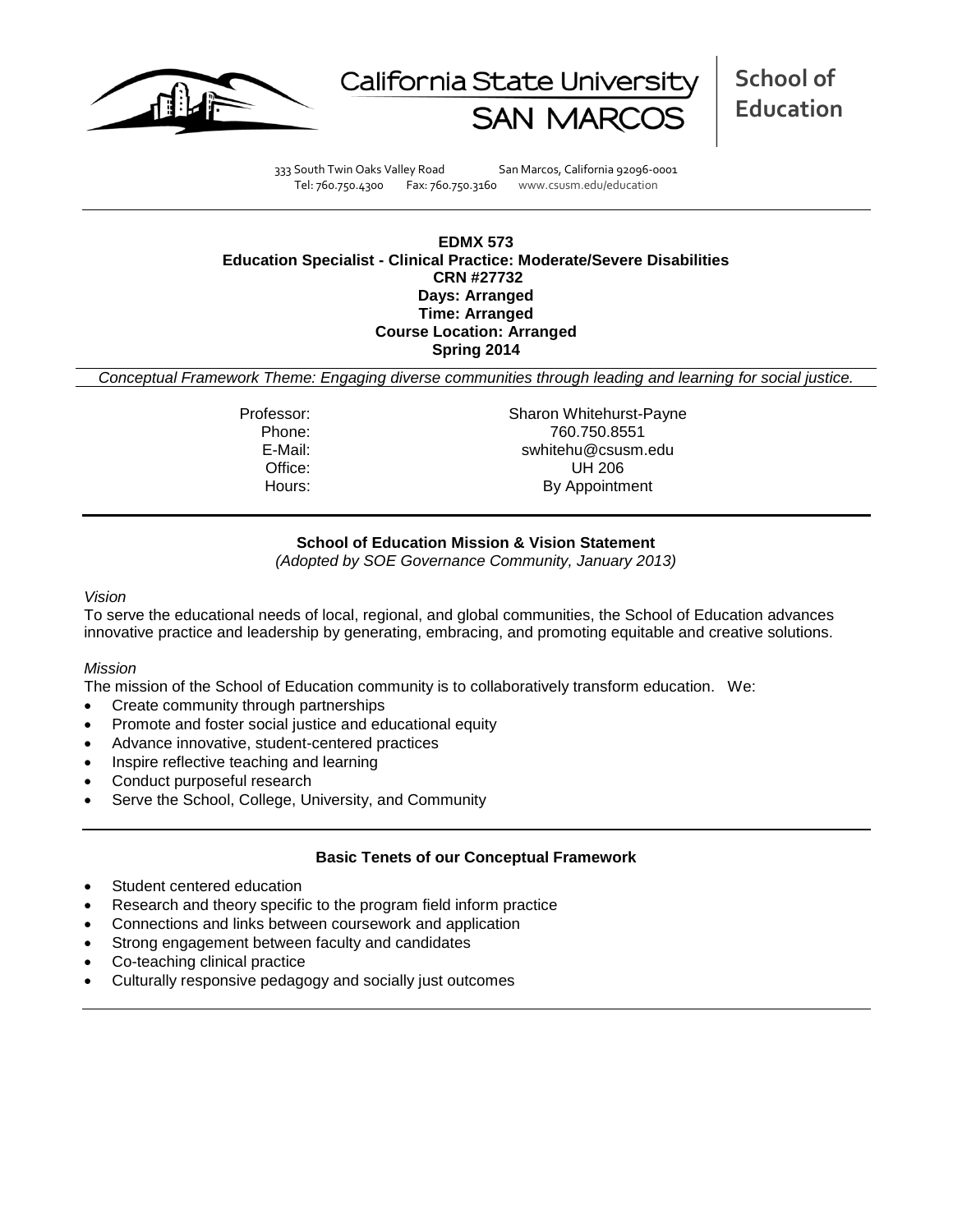# **Table of Contents**

<span id="page-1-0"></span>

| RUBRIC  CSUSM Moderate/Severe Education Specialist TPE Clinical Practice Assessment 7                |  |
|------------------------------------------------------------------------------------------------------|--|
|                                                                                                      |  |
|                                                                                                      |  |
|                                                                                                      |  |
|                                                                                                      |  |
|                                                                                                      |  |
|                                                                                                      |  |
|                                                                                                      |  |
|                                                                                                      |  |
|                                                                                                      |  |
|                                                                                                      |  |
|                                                                                                      |  |
| IX. FORMS TO BE USED BY CANDIDATE, SUPERVISORS, AND COOPERATING TEACHERS  10                         |  |
|                                                                                                      |  |
|                                                                                                      |  |
|                                                                                                      |  |
|                                                                                                      |  |
|                                                                                                      |  |
|                                                                                                      |  |
|                                                                                                      |  |
|                                                                                                      |  |
|                                                                                                      |  |
|                                                                                                      |  |
|                                                                                                      |  |
| Suggested Timeline for the Systematic Release of Responsibility in Co-Teaching Clinical Practice  26 |  |
|                                                                                                      |  |
|                                                                                                      |  |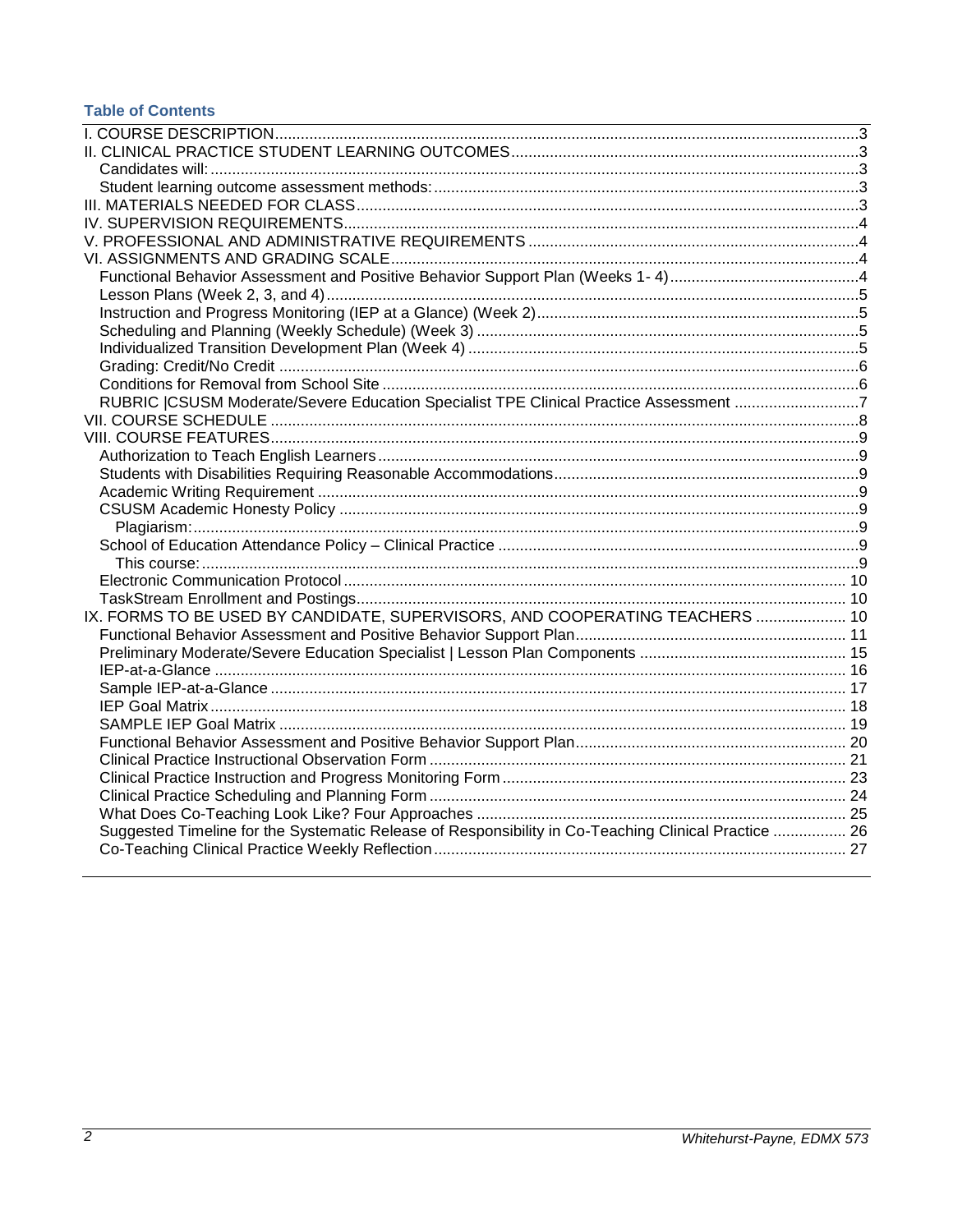## **I. COURSE DESCRIPTION**

Observation and teaching of students with moderate and severe disabilities under the supervision of a credentialed special education teacher and university supervisor. Includes seminars. *Graded Credit/No Credit. Enrollment Requirement: Enrollment in or successful completion of EDMX 634.*

## <span id="page-2-0"></span>**II. CLINICAL PRACTICE STUDENT LEARNING OUTCOMES**

#### <span id="page-2-1"></span>**Candidates will:**

- assess and instruct students of various ages (Kindergarten to 22 years of age) and cultural/linguistic backgrounds with moderate/severe disabilities including students eligible for special education because of diagnosed moderate/severe/profound mental retardation, physical health impairments, other health impairments, traumatic brain injury, deaf-blindness, multiple disabilities, emotional disturbance, and autism spectrum disorders.
- demonstrate successful performance of the Mild/Moderate Education Specialist Teaching Performance Expectations as assessed using the *Cal State San Marcos Clinical Practice Assessment Moderate/Severe Teaching Performance Expectations* observation form.

#### <span id="page-2-2"></span>**Student learning outcome assessment methods:**

Observations by university supervisor of clinical performance objectives and the 2010 California Commission on Teacher Credentialing (CCTC) Moderate/Severe Education Specialist Program Standards and the Moderate/Severe Education Specialist Teaching Performance Expectations (ES TPEs).

Observations by the school-based cooperating teacher of clinical performance objectives and the CCTC Moderate/Severe ES TPEs.

Completion of assignments for EDMX 573:

- Functional Behavior Assessment and Positive Behavior Support Plan (Weeks 1-4)
- Lesson Plans (Week 2-4)
- Clinical Practice Instruction and Progress Monitoring (IEP at a Glance) (Week 2)
- Scheduling and Planning (Week 3)
- Individualized Transition Development Plan (ITDP) (Week 4)

Completion of an Individualized Transition Development Plan (ITDP) summarizing strengths and needs for continued professional growth regarding the Moderate/Severe ES TPEs. The ITDP is developed with input from the candidate's university supervisor and cooperating teacher and is approved and signed by the candidate, the candidate's university supervisor, and the Education Specialist credential program coordinator or designee.

#### <span id="page-2-3"></span>**III. MATERIALS NEEDED FOR CLASS**

<span id="page-2-4"></span>Because this is a supervised clinical experience, the materials for this class include the *Cal State San Marcos Clinical Practice Assessment Moderate/Severe Teaching Performance Expectations* observation form and other forms related to Clinical Practice Assignments.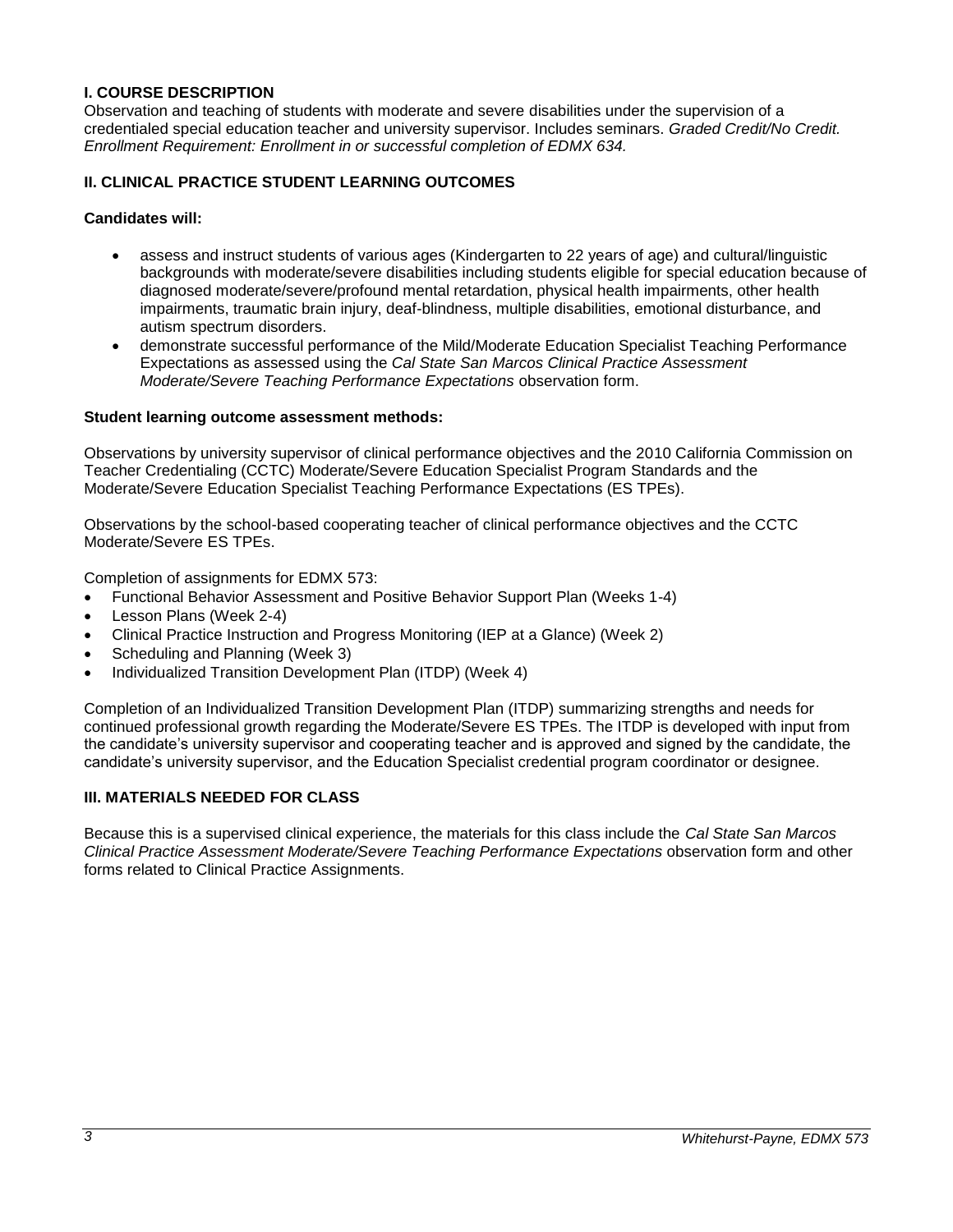## **IV. SUPERVISION REQUIREMENTS**

- 1. Each candidate in this clinical practice meets with a university clinical practice supervisor at least four times to discuss clinical experiences in order to expand participants' knowledge of various assessment and intervention techniques and to practice participation in Individual Educational Program meetings.
- 2. Each candidate engages in a minimum of four weeks of supervised clinical practicum hours in one or more school and/or community setting in which students with moderate and severe disabilities are being educated and engagement in an observation of a community-based leisure time.
- 3. Each candidate provides documentation of the clinical experiences described in the course objectives through notations on the Cal State San Marcos Clinical Practice Assessment Moderate/Severe Teaching Performance Expectations observation form.
- 4. Each candidate completes the required assignments of Clinical Practice including: Weekly Lesson Plans, Instruction and Progress Monitoring (IEP at a Glance), Scheduling and Planning, and a Positive Behavior Support Plan.
- 5. Each candidate produces an Individualized Transition Development Plan that summarizes strengths and areas of need for continued professional growth and that is signed by the candidate, the candidate's university supervisor, and the Education Specialist credential program coordinator or designee.

## <span id="page-3-0"></span>**V. PROFESSIONAL AND ADMINISTRATIVE REQUIREMENTS**

- 1. "Person-first" language (e.g., "Student with Down Syndrome" rather than "Down Syndrome student;" "Johnny who happens to have Down Syndrome" rather than "My Down Syndrome student") must be used throughout all written and oral assignments and discussions.
- 2. Word-process all written plans for treatment and assessment. Keep an electronic copy of all of your work. You will want these for your records and for potential future use as professional portfolio entries.
- 3. Complete and submit all clinical experience documentation on the due dates for full credit. If you have extraordinary circumstances that impact timely submission, inform the university supervisor. Any time that you have questions or concerns, please contact the university supervisor immediately.
- 4. Profession behavior is expected at all school and community sites with educational and program personnel, students, families, and supervisory personnel.
- 5. Academic Honesty Policy and Plagiarism. Students are expected to adhere to standards of academic honesty and integrity, as outlined in the Student Academic Honesty Policy. All assignments must be original work, clear and error-free. All ideas/material that are borrowed from other sources must have appropriate references to the original sources. Any quoted material should give credit to the source and be punctuated accordingly. The instructor reserves the right to discipline any student for academic dishonesty, in accordance with the general rules and regulations of the university. Disciplinary action may include the lowering of a grade, a failing grade for the assignment or the class as a whole, or dismissal from the program or university.

## <span id="page-3-1"></span>**VI. ASSIGNMENTS AND GRADING SCALE**

## <span id="page-3-2"></span>**Functional Behavior Assessment and Positive Behavior Support Plan (Weeks 1- 4)**

Each Teacher Candidate conducts a functional behavior assessment for one student within the clinical practice environment and uses that data to prepare a positive behavior support plan. The assignment begins the first week of clinical practice and concludes the final week. Please use the Functional Behavior Assessment and Positive Behavior Support Plan on pages 12 - 15 of this syllabus as a template for this assignment.

- Week 1: Candidates select a student from their clinical practice setting to conduct this assignment. Candidates complete Part I General Information (on page 12 of this syllabus), which includes: general information, behavior of concerns, reasons for developing the behavior support plan, background information, assessment techniques used to examine and analyze behavior. In addition, candidates begin to gather data for the functional behavior assessment. Data collection continues throughout clinical practice. All components of the form must be complete and detailed.
- Week 2: Candidates complete Part II (A) Functional Behavior Assessment (on pages 13 of this syllabus), which includes: Behavior of concern, setting events/antecedents, definition of specific behavior (inclusive of baseline data), consequences, and the function of the behavior. All components of the form must be complete and detailed.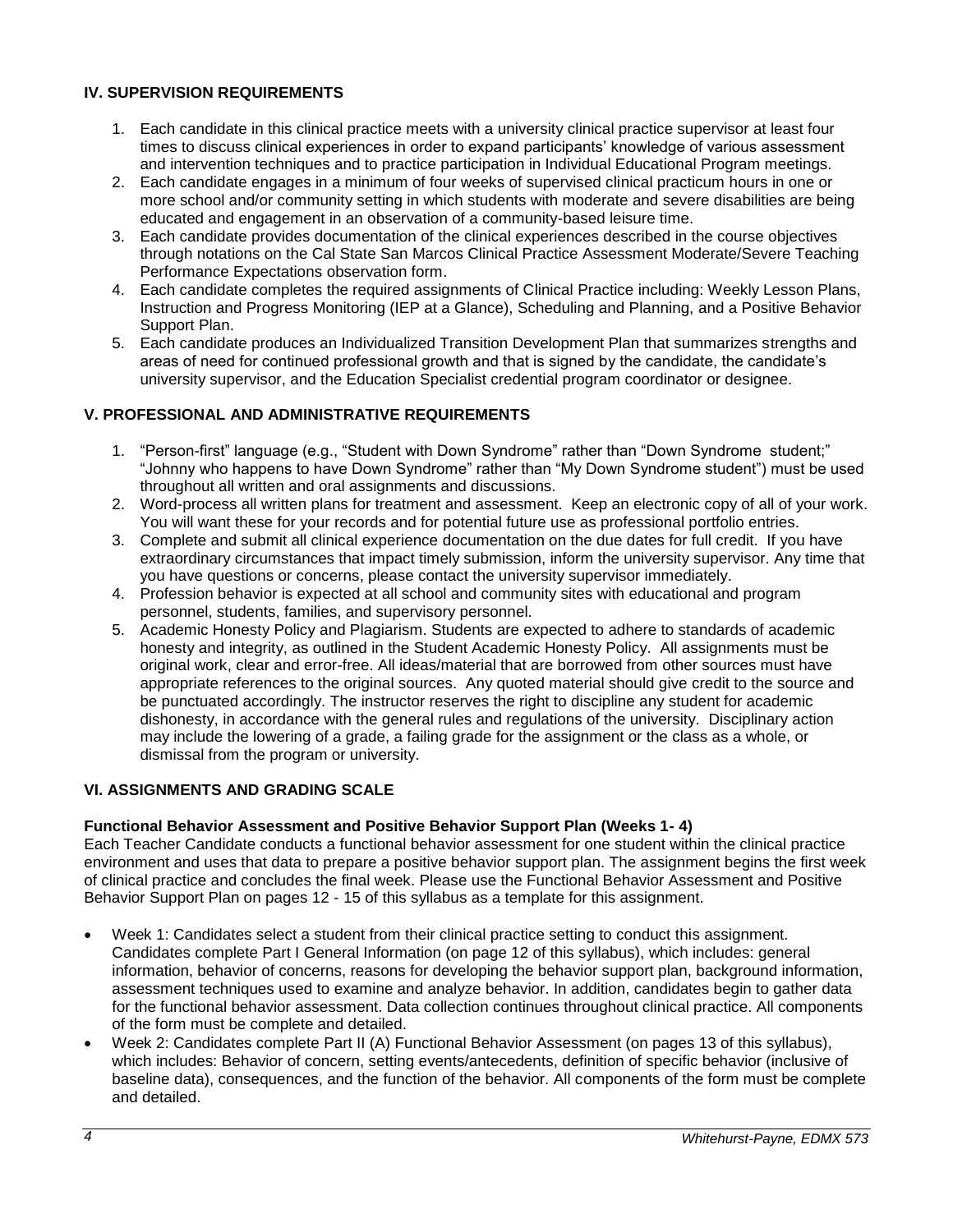- Week 3: Candidates complete Part II (B) Functional Behavioral Assessment: Rationale for Hypothesized Function of Behavior (on page 14 of this syllabus). All components of the form must be complete and detailed.
- Week 4: Candidates complete Part III Positive Behavior Support Plan Development (on page 14 of this syllabus), which include: Setting event strategies, antecedent strategies, teaching and reinforcement of replacement behaviors/skills, strategies to alter consequences, and strategies to improve quality of life. All components of the form must be complete and detailed.

Candidates meet with both their Cooperating Teacher and University Supervisor to review this assignment and make plans for implementing this plan for the student. University Supervisors grade this assignment as either a pass or no pass and use it as an artifact for:

M/S TPE 6/11.4 Knows how to design and implement a Positive Behavior Support Plan and interventions based upon functional behavior assessments

## <span id="page-4-0"></span>**Lesson Plans (Week 2, 3, and 4)**

Teacher candidates are required to prepare detailed lesson plans for the times their University Supervisor will observe. Please provide a hardcopy of the lesson plan to the University Supervisor on the time/date of the observation. See Lesson Plan Template on page 16 of this syllabus.

## <span id="page-4-1"></span>**Instruction and Progress Monitoring (IEP at a Glance) (Week 2)**

Teacher candidate must prepare and attach an IEP-at-a-Glance for a minimum of five (5) students assigned to their caseload. Each document must include:

- Positive Student Profile
- IEP Goals at a Glance
- IEP Goals Progress Monitoring Method/Schedule
- Support Needs and Other Important Information
- Matrix that indicates where/when each IEP goal will be addressed See IEP Matrix and Example on pages 17-20 of this syllabus.

#### <span id="page-4-2"></span>**Scheduling and Planning (Weekly Schedule) (Week 3)**

Teacher Candidate must prepare and attach a weekly schedule. Schedule must include:

- Education Specialist Teacher Schedule
- Paraeducator Schedule
- Student Schedule
- Related Service Professionals Therapy/Support Time

#### <span id="page-4-3"></span>**Individualized Transition Development Plan (Week 4)**

<span id="page-4-4"></span>Prior to the completion of a Preliminary Education Specialist program, each Education Specialist candidate must complete an Individualized Transition Development Plan (ITDP) that summarizes the candidate's strengths, areas of need for continued professional growth, and possible future professional development activities, inclusive of up to 12 semester units of university coursework. The plan is based upon the candidate's reflections on performance in coursework and assessed performance on the Education Specialist Teacher Performance Expectations in clinical practice. The ITDP is developed with input from the candidate's university supervisor and cooperating teacher and must be approved and signed by the candidate, the candidate's university supervisor, and the Education Specialist credential program coordinator or designee. The ITDP is used by the candidate to assist in the development of an Individualized Induction Plan (IIP) that will guide advanced preparation and application of knowledge and skills in the candidate's Clear Credential preparation program.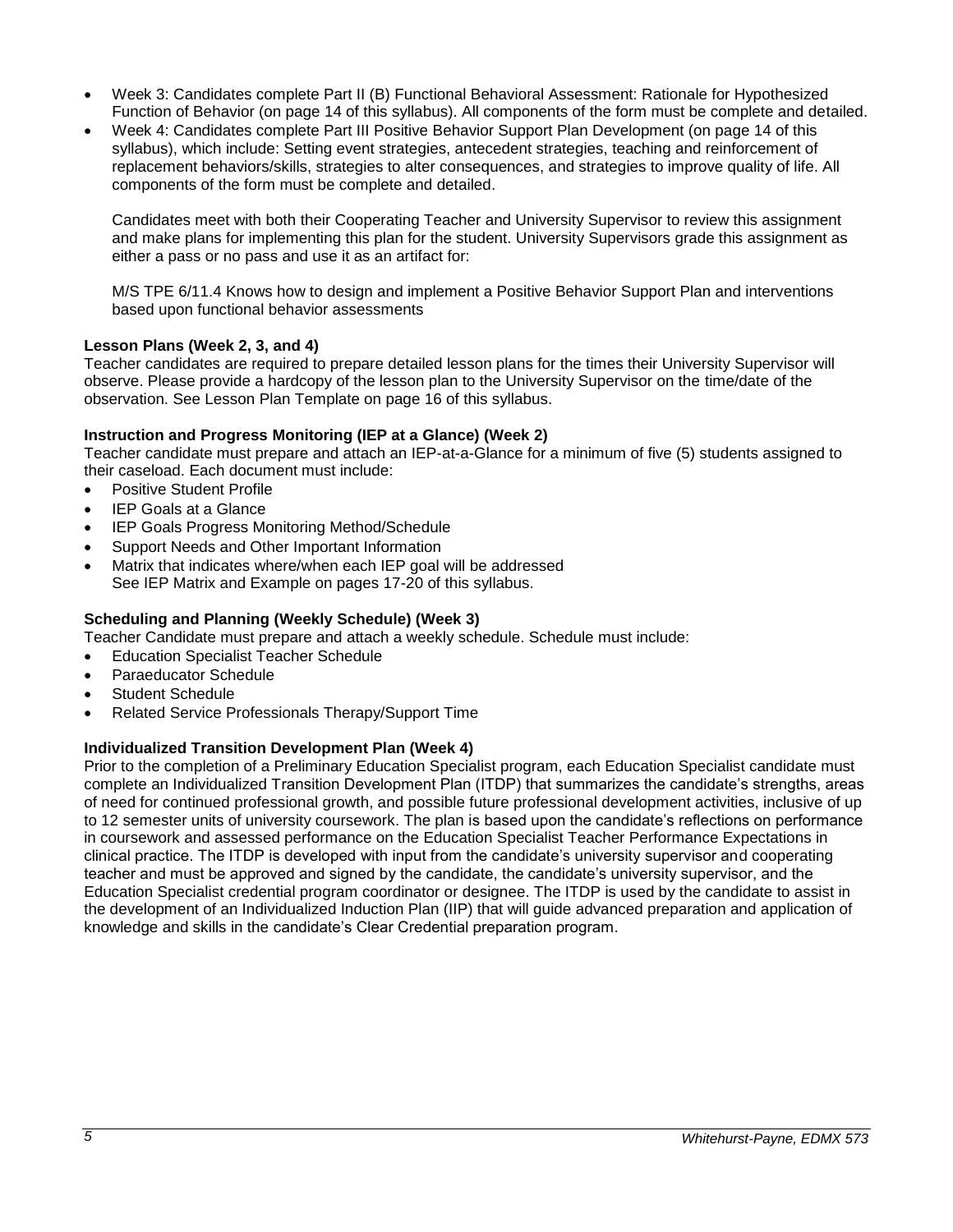## **Grading: Credit/No Credit**

The candidate's university supervisor, in collaboration with the cooperating teacher, prepares a Clinical Practice Summary report and completes the ES TPE assessment based upon observations and clinical practice cooperating teacher feedback. The rubric on pages 7 and 8 of this syllabus provide guidance for assigning a performance score on the clinical practice assessment document. These documents are presented to the teacher candidate at the exit meeting and all participants sign the documents. These documents serve as official verification of successful completion of Clinical Practice and are required for the University to be able to recommend a candidate for a credential at the end of the program.

- 1. A grade of CREDIT (CR) or NO CREDIT (NC) will be assigned for clinical practice experiences by the university supervisor. If a credential candidate has not successfully met the Education Specialist Teacher Performance Expectations at an appropriate level (approaching in CP I, met in CP II), the candidate may be required to extend or repeat the experience.
- 2. If a candidate is unsuccessful in a clinical practice experience, a grade of NO CREDIT will be given. Granting of an additional opportunity for clinical practice will be made based on the circumstances under which the original NO CREDIT was given.
- 3. Should a candidate be in the potential situation of receiving NO CREDIT for clinical practice, the university supervisor and cooperating teacher must complete a Statement of Concern (SOC) as soon as possible and provide copies to the Program Coordinator. The documentation in the SOC, the action plan, and the follow up steps to the plan are key documents that are used to verify inadequate performance in clinical practice, if the action plan is not achieved.
- 4. Should a second clinical practice experience be recommended, the candidate must re-register for the clinical practice course prior to the new placement being made.

## <span id="page-5-0"></span>**Conditions for Removal from School Site**

A candidate will be removed from the school site and a Statement of Concern documenting the situation will be written immediately if a candidate:

- 1. endangers students or others;
- 2. violates recognized codes of conduct, e.g. CSUSM Student Code of Conduct, CSUSM Academic Honesty Policy NEA Code of Ethics, CA Education Code Section 44932; and/or
- <span id="page-5-1"></span>3. is dismissed from the classroom or school site by the cooperating professional or site or district administrator.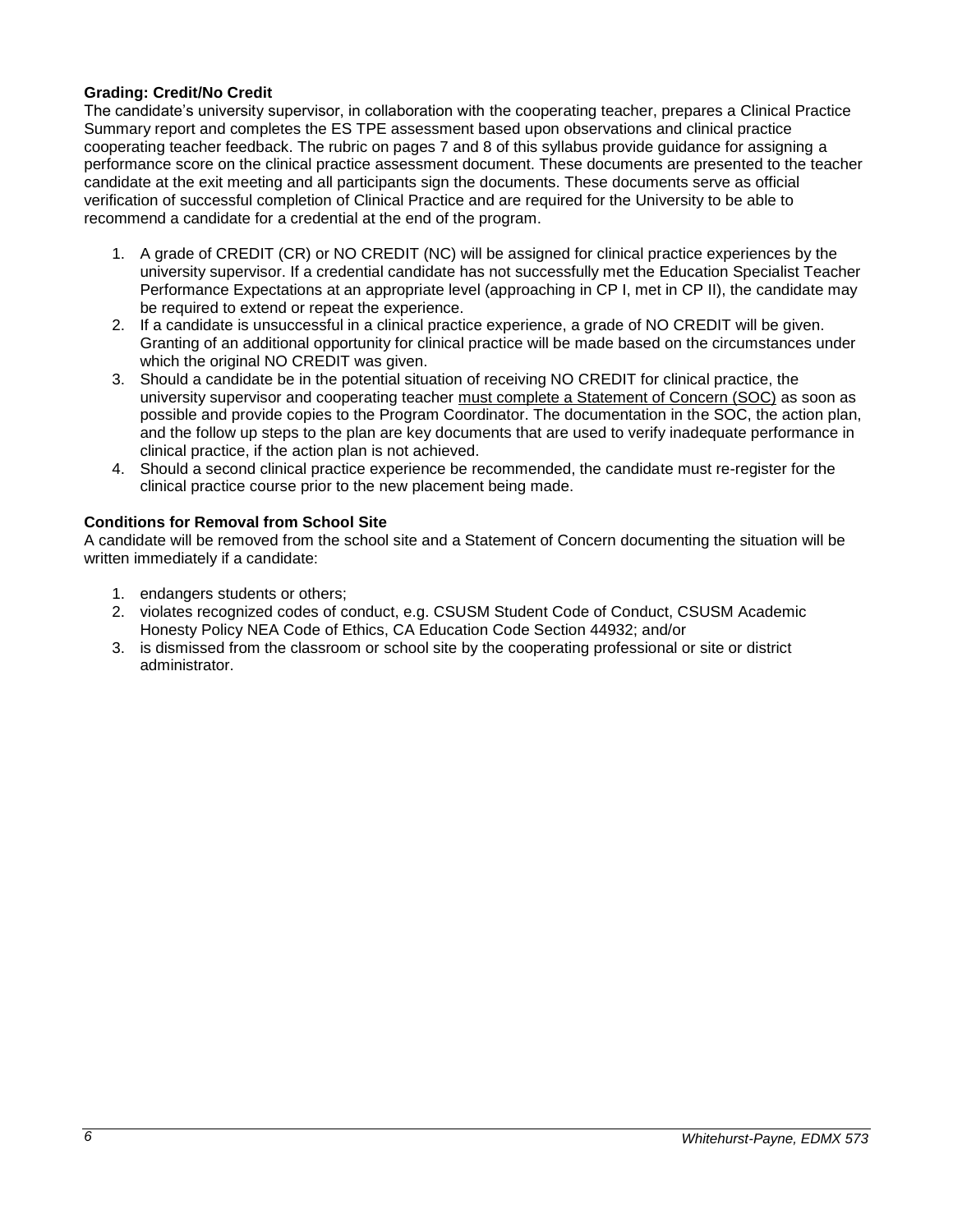#### **RUBRIC |CSUSM Moderate/Severe Education Specialist TPE Clinical Practice Assessment**

The following rubric describes the timeframe, conditions, and expected evaluated behaviors and artifacts for each of the 4 performance levels on the *CSUSM Moderate/Severe Education Specialist TPE Clinical Practice Assessment* instrument. It clarifies the performance standard or criteria represented by the Does Not Meet (1), Approaching (2), Meets (3), and Exceptional (4) clinical rating for a TPE element on the 4-point rating scale. The University Supervisor and Cooperating Teacher can independently use this rubric and then confer as to the appropriate rating on a TPE element for a candidate they both are mentoring. A candidate must earn at least a Meets (3) score on each TPE element to get credit for the element in

<span id="page-6-0"></span>

| Does Not Meet (1)                                                                                                                                                                                                                                                                                                                                                                                                                                                                                                                                                                                                                                                                                                                                                                                                                                                                                                                                                                                                                                                                                                                                                                                                                                                                                                                                                                                                                                                                              | Approaching (2)                                                                                                                                                                                                                                                                                                                                                                                                                                                                                                                                                                                                                                                                                                                                                                                                                                                                                                                                                                                                                                                                                                                                                                                                                                                                                                                                                                                                                      | Meets (3)                                                                                                                                                                                                                                                                                                                                                                                                                                                                                                                                                                                                                                                                                                                                                                                                                                                                                                                                                                                                                                                                                                                                                                                                                                                                                                                                           | Exceptional (4)                                                                                                                                                                                                                                                                                                                                                                                                                                                                                                                                                                                                                                                                                                                                                                                                                                                                                                                                                                                                                                                                                                                                                                                                                                                                                                                                                                           |
|------------------------------------------------------------------------------------------------------------------------------------------------------------------------------------------------------------------------------------------------------------------------------------------------------------------------------------------------------------------------------------------------------------------------------------------------------------------------------------------------------------------------------------------------------------------------------------------------------------------------------------------------------------------------------------------------------------------------------------------------------------------------------------------------------------------------------------------------------------------------------------------------------------------------------------------------------------------------------------------------------------------------------------------------------------------------------------------------------------------------------------------------------------------------------------------------------------------------------------------------------------------------------------------------------------------------------------------------------------------------------------------------------------------------------------------------------------------------------------------------|--------------------------------------------------------------------------------------------------------------------------------------------------------------------------------------------------------------------------------------------------------------------------------------------------------------------------------------------------------------------------------------------------------------------------------------------------------------------------------------------------------------------------------------------------------------------------------------------------------------------------------------------------------------------------------------------------------------------------------------------------------------------------------------------------------------------------------------------------------------------------------------------------------------------------------------------------------------------------------------------------------------------------------------------------------------------------------------------------------------------------------------------------------------------------------------------------------------------------------------------------------------------------------------------------------------------------------------------------------------------------------------------------------------------------------------|-----------------------------------------------------------------------------------------------------------------------------------------------------------------------------------------------------------------------------------------------------------------------------------------------------------------------------------------------------------------------------------------------------------------------------------------------------------------------------------------------------------------------------------------------------------------------------------------------------------------------------------------------------------------------------------------------------------------------------------------------------------------------------------------------------------------------------------------------------------------------------------------------------------------------------------------------------------------------------------------------------------------------------------------------------------------------------------------------------------------------------------------------------------------------------------------------------------------------------------------------------------------------------------------------------------------------------------------------------|-------------------------------------------------------------------------------------------------------------------------------------------------------------------------------------------------------------------------------------------------------------------------------------------------------------------------------------------------------------------------------------------------------------------------------------------------------------------------------------------------------------------------------------------------------------------------------------------------------------------------------------------------------------------------------------------------------------------------------------------------------------------------------------------------------------------------------------------------------------------------------------------------------------------------------------------------------------------------------------------------------------------------------------------------------------------------------------------------------------------------------------------------------------------------------------------------------------------------------------------------------------------------------------------------------------------------------------------------------------------------------------------|
| (the standard)<br>Requires significant more<br>understanding, instruction,<br>and/or experience                                                                                                                                                                                                                                                                                                                                                                                                                                                                                                                                                                                                                                                                                                                                                                                                                                                                                                                                                                                                                                                                                                                                                                                                                                                                                                                                                                                                | (meeting the standard)<br>Understands but requires<br>additional coaching or<br>clarification                                                                                                                                                                                                                                                                                                                                                                                                                                                                                                                                                                                                                                                                                                                                                                                                                                                                                                                                                                                                                                                                                                                                                                                                                                                                                                                                        | (the standard)<br>Meets the standard as stated<br>in the ES TPE at the level of a<br>novice teacher                                                                                                                                                                                                                                                                                                                                                                                                                                                                                                                                                                                                                                                                                                                                                                                                                                                                                                                                                                                                                                                                                                                                                                                                                                                 | Performs the standard as<br>stated in the ES TPE at an<br>exceptional level, well<br>beyond novice                                                                                                                                                                                                                                                                                                                                                                                                                                                                                                                                                                                                                                                                                                                                                                                                                                                                                                                                                                                                                                                                                                                                                                                                                                                                                        |
| Given the timeframe of the<br>clinical practice experience<br>(i.e., 50 days for Mild/Moderate<br>clinical practice and 20 days<br>for Moderate/Severe clinical<br>practice) and the modeling,<br>guided practice, and coaching<br>provided by the Cooperating<br>Teacher (Intern Support<br>Provider) and University<br>Supervisor, either or both the<br>University Supervisor and/or<br>Cooperating Teacher's assess<br>via their observations and/or<br>examination of the artifacts<br>(e.g., assessment report,<br>observation report, lesson<br>plans) provided by the<br>candidate for the given TPE<br>element leads to the<br>conclusion that the candidate:<br>has demonstrates the<br>knowledge and/or practice<br>articulated in the TPE element<br>criterion with little frequency<br>and will require extensive<br>modeling, coaching,<br>instruction, and clinical<br>experience to potentially<br>achieve the criterion<br>performance<br>has provided few or no<br>evidences that are assessed<br>as (a) relevant examples, (b)<br>appropriate to the content of<br>the TPE element, or (c)<br>adequate to demonstrate the<br>criterion as stated in the TPE<br>element<br>even when provided with<br>prompting and direct<br>questioning, has difficulty<br>identifying ways in which the<br>provided artifact(s) and/or<br>his/her assessment,<br>instruction, decision-making,<br>and collaborative behaviors<br>illustrate performance of the<br>TPE element's criterion | Given the timeframe of the<br>clinical practice experience<br>(i.e., 50 days for<br>Mild/Moderate clinical practice<br>and 20 days for<br>Moderate/Severe clinical<br>practice) and the modeling,<br>guided practice, and coaching<br>provided by the Cooperating<br>Teacher (Intern Support<br>Provider) and University<br>Supervisor, either or both the<br>University Supervisor and/or<br>Cooperating Teacher assess<br>via their observations and/or<br>examination of the artifacts<br>(e.g., assessment report,<br>observation report, lesson<br>plans) provided by the<br>candidate for the given TPE<br>element that the candidate:<br>has demonstrated, but not yet<br>consistently, the knowledge<br>and/or practice articulated in<br>the TPE element criterion and<br>requires and will benefit from<br>further modeling, coaching,<br>and/or clarification to achieve<br>the criterion performance<br>has provided some, but not<br>yet sufficient, evidences that<br>are (a) relevant examples, (b)<br>appropriate to the content of<br>the TPE element, and (c)<br>adequate to demonstrate the<br>criterion as stated in the TPE<br>element<br>requires some prompting,<br>when asked to describe and<br>explain ways in which the<br>provided artifact(s) and/or<br>his/her assessment,<br>instruction, decision-making,<br>and collaborative behaviors<br>illustrate performance of the<br>TPE element's criterion | Given the timeframe of the<br>clinical practice experience<br>(i.e., 50 days for Mild/Moderate<br>clinical practice and 20 days for<br>Moderate/Severe clinical<br>practice) and the modeling,<br>guided practice, and coaching<br>provided by the Cooperating<br>Teacher (Intern Support<br>Provider) and University<br>Supervisor, both the University<br><b>Supervisor and Cooperating</b><br>Teacher assess via their<br>observations and examination<br>of the artifacts (e.g.,<br>assessment report, observation<br>report, lesson plans) provided<br>by the candidate for the given<br>TPE element that there is<br>adequate evidence to conclude<br>that the candidate:<br>has consistently demonstrated<br>the knowledge and/or practice<br>articulated in the TPE element<br>criterion with minimal need for<br>further modeling, coaching or<br>clarification<br>has provided evidences that<br>are (a) relevant examples, (b)<br>appropriate to the content of<br>the TPE element, and (c)<br>adequate to demonstrate the<br>criterion as stated in the TPE<br>element<br>can describe and explain, with<br>little to no prompting, ways in<br>which the provided artifact(s)<br>and/or his/her assessment,<br>instruction, decision-making,<br>and collaborative behaviors<br>illustrate performance of the<br>TPE element's criterion | Given the timeframe of the<br>clinical practice experience<br>(i.e., 50 days for<br>Mild/Moderate clinical practice<br>and 20 days for<br>Moderate/Severe clinical<br>practice) and the modeling,<br>guided practice, and coaching<br>provided by the Cooperating<br>Teacher (Intern Support<br>Provider) and University<br>Supervisor, both the<br>University Supervisor and<br>Cooperating Teacher assess<br>via their observations and<br>examination of the artifacts<br>(e.g., assessment report,<br>observation report, lesson<br>plans) provided by the<br>candidate for the given TPE<br>element that there is <b>ample</b><br>evidence to conclude that the<br>candidate:<br>has consistently<br>demonstrated the knowledge<br>and/or practice articulated in<br>the TPE element criterion<br>without need for further<br>modeling, coaching or<br>clarification<br>has provided multiple<br>evidences that are clearly (a)<br>relevant examples, (b)<br>appropriate to the content of<br>the TPE element, and (c)<br>adequate to demonstrate the<br>criterion as stated in the TPE<br>element<br>can independently (without<br>prompting) describe and<br>explain in detail ways in which<br>the provided artifact(s) and/or<br>his/her assessment,<br>instruction, decision-making,<br>and collaborative behaviors<br>illustrate performance of the<br>TPE element's criterion |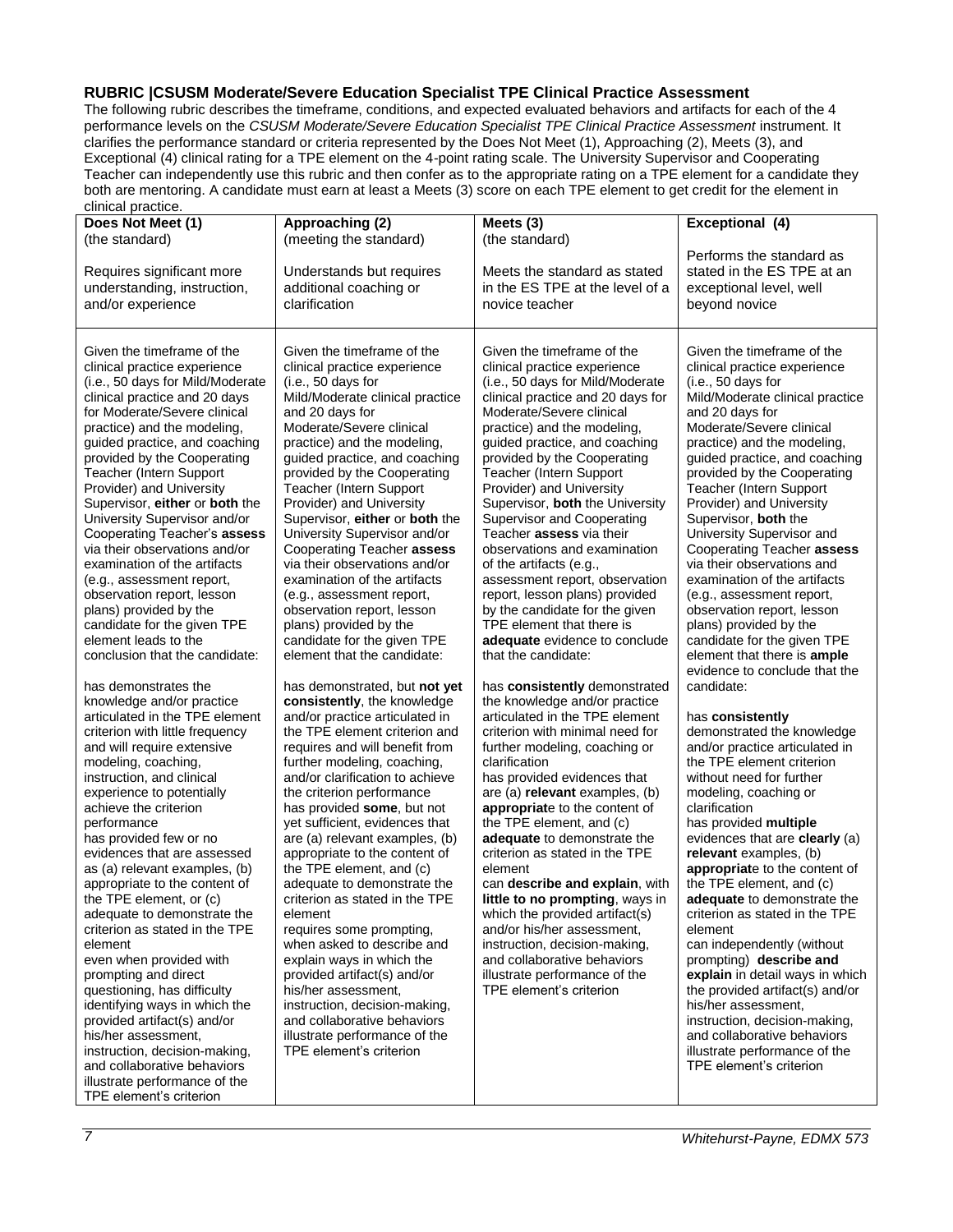# **VII. COURSE SCHEDULE**

<span id="page-7-0"></span>

| Week 1             | Arrange a time with university supervisor (US) to meet cooperating teacher (CT), principal, special<br>educators, and support personnel on site. Share course syllabi and ES TPEs with your CT.<br>Gather info on school (e.g., handbooks, maps, schedules, discipline policy, special education<br>services and procedures).<br>Work in accordance with your CT's contract hours. Be available before and after school. Attend<br>faculty/staff meetings and in-service events, and participate in other appropriate professional<br>activities that do not conflict with your evening credential courses. If you must be absent or<br>leave early, inform your CT in advance.<br>In collaboration with CT, plan for opportunities to teach, assess, observe, attend meetings and<br>take on all special education responsibilities.<br>Confer with CT to plan a) short and long-range goals, b) activities to ensure accomplishment of<br>the Moderate/Severe Education Specialist TPEs, and c) assumption of full teaching and other<br>special education job responsibilities during your clinical experience.<br>Be sure you, the CT, and your university supervisor have made a plan to ensure you have<br>opportunities to demonstrate the competencies on the Moderate/Severe Education Specialist<br><b>TPE Clinical Practice Assessment.</b><br>Begin working on Functional Behavior Assessment and Positive Behavior Support Plan. |
|--------------------|-----------------------------------------------------------------------------------------------------------------------------------------------------------------------------------------------------------------------------------------------------------------------------------------------------------------------------------------------------------------------------------------------------------------------------------------------------------------------------------------------------------------------------------------------------------------------------------------------------------------------------------------------------------------------------------------------------------------------------------------------------------------------------------------------------------------------------------------------------------------------------------------------------------------------------------------------------------------------------------------------------------------------------------------------------------------------------------------------------------------------------------------------------------------------------------------------------------------------------------------------------------------------------------------------------------------------------------------------------------------------------------------------------------------------------------------------|
| Weeks <sub>2</sub> | 1 <sup>st</sup> Observation from University Supervisor: Prepare lesson plan for observation period. Be<br>sure to have hardcopy ready at the time of the visit.<br>Instruction and Progress Monitoring Assignment (Program-at-a-Glance) DUE to University<br>Supervisor.<br>Meet with your US and CT to note progress on the M/S ED TPEs.<br>Confer with CT regarding your performance, lesson planning, and other appropriate topics.                                                                                                                                                                                                                                                                                                                                                                                                                                                                                                                                                                                                                                                                                                                                                                                                                                                                                                                                                                                                        |
| Weeks 3            | Take over all special education responsibilities for a minimum of 2 weeks. This full-time teaching<br>can be extended with mutual agreement of TC/CT.<br>2 <sup>nd</sup> Observation from University Supervisor: Prepare lesson plan for observation period. Be<br>sure to have hardcopy ready at the time of the visit.<br>Scheduling and Planning Assignment DUE to University Supervisor.<br>Meet regularly with your US and CT to note progress on the M/S ES TPEs.<br>Complete with the US and CT, appropriate items on the Preliminary Moderate/Severe<br><b>Education Specialist TPEs Clinical Practice Assessment at or following each visit. Review</b><br>the form regularly. The goal is for each item to be addressed by the end of the clinical<br>practice experience.                                                                                                                                                                                                                                                                                                                                                                                                                                                                                                                                                                                                                                                          |
| Week 4             | 3 <sup>rd</sup> Observation from University Supervisor: Prepare lesson plan for observation period. Be<br>sure to have hardcopy ready at the time of the visit.<br>Functional Behavior Assessment and Positive Behavior Support Plan DUE to University<br>Supervisor.<br>Your US will arrange for a 3-way "exit interview" with you and the CT.<br>Your US and CT will sign off on the Preliminary Moderate/Severe Education Specialist TPEs<br><b>Clinical Practice Assessment</b> and Teacher Candidate Summary, which along with your<br>Moderate/Severe Individualized Transition Development Plan (completed for EDMX 635 and<br>EDMX 573) serve as your recommendation for the credential.                                                                                                                                                                                                                                                                                                                                                                                                                                                                                                                                                                                                                                                                                                                                              |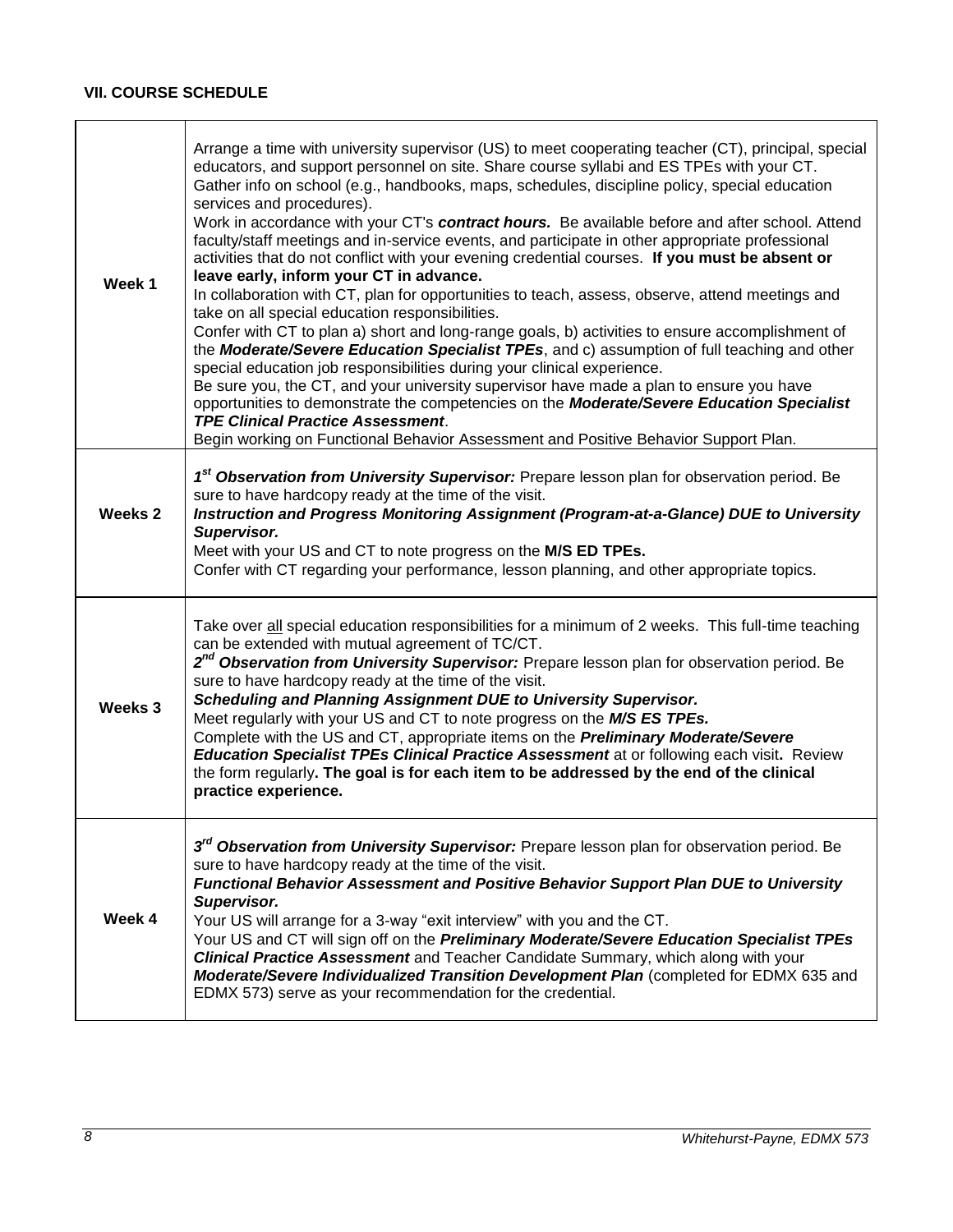## **VIII. COURSE FEATURES**

#### <span id="page-8-0"></span>**Authorization to Teach English Learners**

This credential program has been specifically designed to prepare teachers for the diversity of languages often encountered in California public school classrooms. The authorization to teach English learners is met through the infusion of content and experiences within the credential program, as well as additional coursework. Candidates successfully completing this program receive a credential with authorization to teach English learners. *(Approved by CCTC in SB 2042 Program Standards, August 02)*

#### <span id="page-8-1"></span>**Students with Disabilities Requiring Reasonable Accommodations**

Candidates with disabilities who require reasonable accommodations must be approved for services by providing appropriate and recent documentation to the Office of Disable Student Services (DSS). This office is located in Craven Hall 4300, and can be contacted by phone at (760) 750-4905, or TTY (760) 750-4909. Candidates authorized by DSS to receive reasonable accommodations should meet with their instructor during office hours or, in order to ensure confidentiality, in a more private setting.

## <span id="page-8-2"></span>**Academic Writing Requirement**

This course ensures that the university's minimum 2,500-word per course writing requirement is met through the course assignments, reflections, and postings for Education Specialist standard.

## <span id="page-8-3"></span>**CSUSM Academic Honesty Policy**

"Students will be expected to adhere to standards of academic honesty and integrity, as outlined in the Student Academic Honesty Policy. All written work and oral presentation assignments must be original work. All ideas/materials that are borrowed from other sources must have appropriate references to the original sources. Any quoted material should give credit to the source and be punctuated with quotation marks.

Students are responsible for honest completion of their work including examinations. There will be no tolerance for infractions. If you believe there has been an infraction by someone in the class, please bring it to the instructor's attention. The instructor reserves the right to discipline any student for academic dishonesty in accordance with the general rules and regulations of the university. Disciplinary action may include the lowering of grades and/or the assignment of a failing grade for an exam, assignment, or the class as a whole."

Incidents of Academic Dishonesty will be reported to the Dean of Students. Sanctions at the University level may include suspension or expulsion from the University.

## <span id="page-8-4"></span>**Plagiarism:**

As an educator, it is expected that each candidate will do his/her own work, and contribute equally to group projects and processes. Plagiarism or cheating is unacceptable under any circumstances. If you are in doubt about whether your work is paraphrased or plagiarized see the Plagiarism Prevention for Students website [http://library.csusm.edu/plagiarism/index.html.](http://library.csusm.edu/plagiarism/index.html) If there are questions about academic honesty, please consult the University catalog.

## <span id="page-8-5"></span>**School of Education Attendance Policy – Clinical Practice**

Due to the dynamic and interactive nature of courses in the School of Education, all candidates are expected to attend all classes and participate actively. At a minimum, candidates must attend more than 80% of class time, or s/he may not receive a passing grade for the course at the discretion of the instructor. Individual instructors may adopt more stringent attendance requirements. Should the candidate have extenuating circumstances, s/he should contact the instructor as soon as possible. *(Adopted by the COE Governance Community, December, 1997).*

#### <span id="page-8-6"></span>**This course:**

<span id="page-8-7"></span>All teacher candidates are expected to be present at their assigned school site as scheduled by program requirements and the specific school site calendar and teaching contract. Should the teacher candidate have extenuating circumstances, s/he should contact the University Supervisor and Program Coordinator as soon as possible.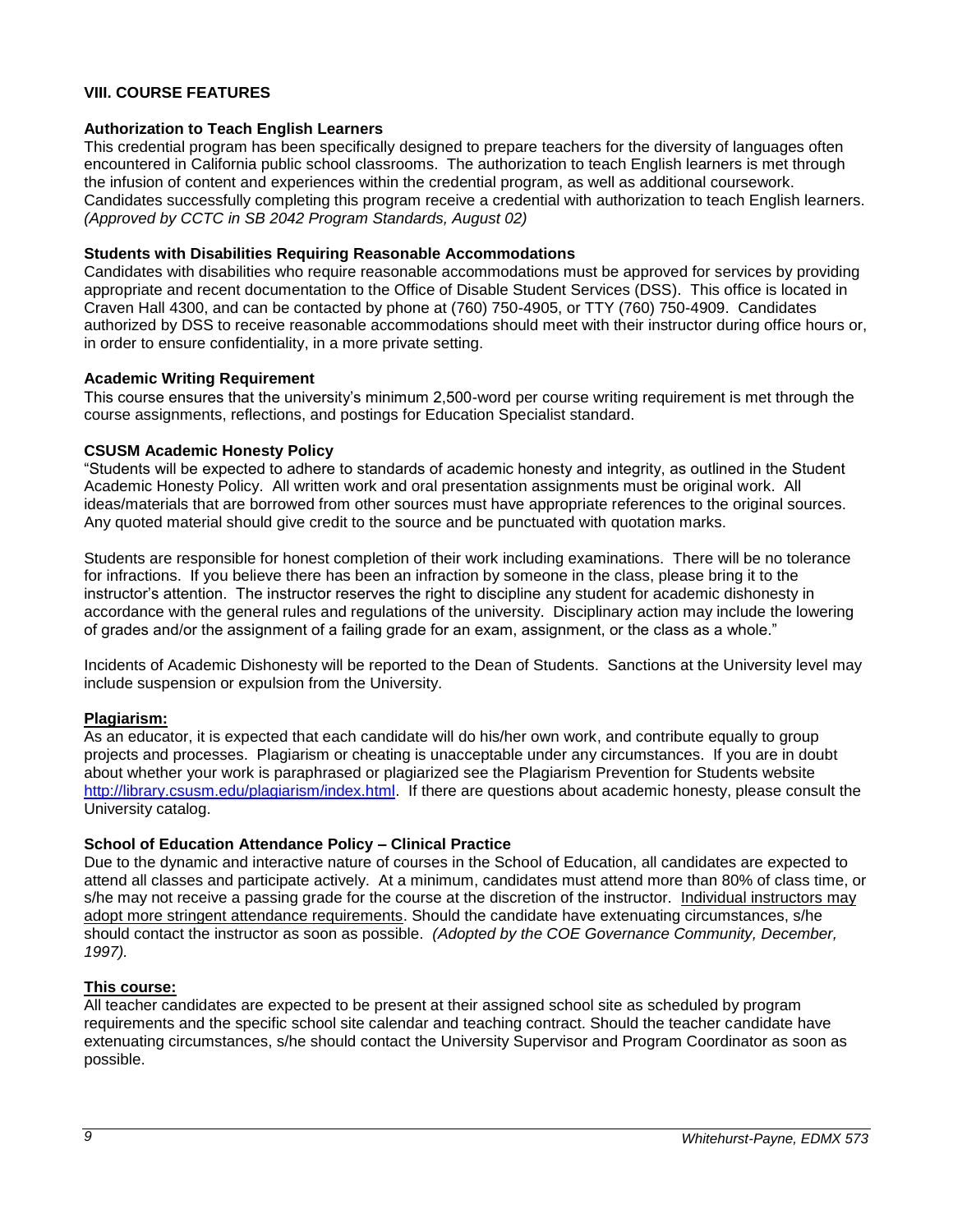## **Electronic Communication Protocol**

Electronic correspondence is a part of your professional interactions. If you need to contact the instructor, e-mail is often the easiest way to do so. It is my intention to respond to all received e-mails in a timely manner. Please be reminded that e-mail and on-line discussions are a very specific form of communication, with their own nuances and etiquette. For instance, electronic messages sent in all upper case (or lower case) letters, major typos, or slang, often communicate more than the sender originally intended. With that said, please be mindful of all e-mail and on-line discussion messages you send to your colleagues, to faculty members in the School of Education, or to persons within the greater educational community. All electronic messages should be crafted with professionalism and care.

Things to consider:

- Would I say in person what this electronic message specifically says?
- How could this message be misconstrued?
- Does this message represent my highest self?
- Am I sending this electronic message to avoid a face-to-face conversation?

In addition, if there is ever a concern with an electronic message sent to you, please talk with the author in person in order to correct any confusion.

## <span id="page-9-0"></span>**TaskStream Enrollment and Postings**

The School of Education uses TaskStream to manage candidates' TPE, clinical practice, signature assignment, and disposition assessments. Candidates must be enrolled in TaskStream throughout the Mild/Moderate and Moderate/Severe Education Specialist program(s). Enrollment fees are paid by going to [www.taskstream.com](http://www.taskstrem.com/) and registering for at least one year. Concurrent candidates and candidates completing both the Mild/Moderate and Moderate/Severe credentials should enroll for at least two years. After enrolling, access the Education Specialist program - *Prelim Mild/Mod & Mod/Sev Ed Spec Credential 2013* - by going to your home page, finding the Self-Enrollment area and clicking the *Enter Code* button. Then enter *edspecialist* as the program code. If this is the correct program, click the *Enroll* button. The Education Specialist program now will show up on your TaskStream home page when you log in. Be sure to remember your own exact enrollment name and password.

## <span id="page-9-1"></span>**IX. FORMS TO BE USED BY CANDIDATE, SUPERVISORS, AND COOPERATING TEACHERS**

See on the following pages the forms referenced in the schedule and course and grading scale above that are used by the candidate, supervisors, and cooperating teachers to complete required clinical assignments and observations.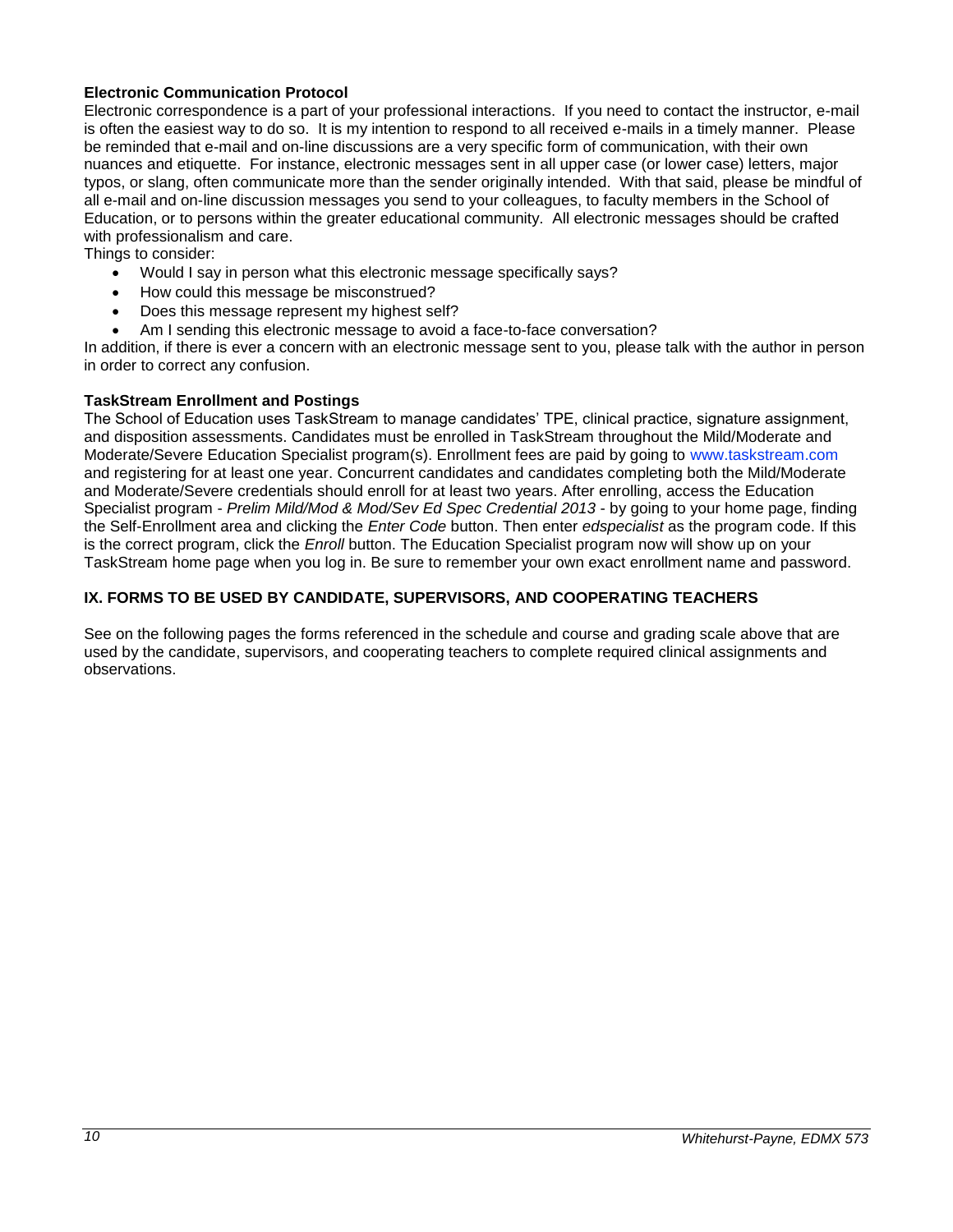<span id="page-10-0"></span>

# **Part I – General Student and Team Information**

| Student<br>Name<br>Team<br>Members:                                                                                                                                                                                                  | DOB/Age                                                          | Grade  | Date:                      |
|--------------------------------------------------------------------------------------------------------------------------------------------------------------------------------------------------------------------------------------|------------------------------------------------------------------|--------|----------------------------|
|                                                                                                                                                                                                                                      |                                                                  |        |                            |
|                                                                                                                                                                                                                                      |                                                                  |        |                            |
|                                                                                                                                                                                                                                      |                                                                  |        |                            |
|                                                                                                                                                                                                                                      | <b>BEHAVIOR OF CONCERN (Briefly Stated):</b>                     |        |                            |
| <b>REASON FOR DEVELOPING BEHAVIOR SUPPORT PLAN</b>                                                                                                                                                                                   |                                                                  |        |                            |
|                                                                                                                                                                                                                                      |                                                                  |        |                            |
| Behavior interferes with other students' learning?<br>Sehavior interferes with other students' learning?                                                                                                                             |                                                                  |        |                            |
|                                                                                                                                                                                                                                      |                                                                  |        |                            |
| Other (specify) <u>example and the set of the set of the set of the set of the set of the set of the set of the set of the set of the set of the set of the set of the set of the set of the set of the set of the set of the se</u> |                                                                  |        |                            |
|                                                                                                                                                                                                                                      |                                                                  |        |                            |
| "GLOBAL" CONTEXTUAL BACKGROUND INFORMATION                                                                                                                                                                                           |                                                                  |        |                            |
|                                                                                                                                                                                                                                      |                                                                  |        |                            |
|                                                                                                                                                                                                                                      |                                                                  |        |                            |
|                                                                                                                                                                                                                                      |                                                                  |        |                            |
|                                                                                                                                                                                                                                      |                                                                  |        |                            |
|                                                                                                                                                                                                                                      |                                                                  |        |                            |
|                                                                                                                                                                                                                                      |                                                                  |        |                            |
|                                                                                                                                                                                                                                      |                                                                  |        |                            |
|                                                                                                                                                                                                                                      |                                                                  |        |                            |
|                                                                                                                                                                                                                                      |                                                                  |        |                            |
|                                                                                                                                                                                                                                      |                                                                  |        |                            |
|                                                                                                                                                                                                                                      |                                                                  |        |                            |
| ASSESSMENT TECHNIQUES USED TO EXAMINE AND ANALYZE BEHAVIOR                                                                                                                                                                           |                                                                  |        |                            |
| ٠                                                                                                                                                                                                                                    |                                                                  |        |                            |
| ٠                                                                                                                                                                                                                                    | _A-B-C _Frequency _Duration _Intensity _Permanent Product _Other |        |                            |
| Interview: Student<br>٠                                                                                                                                                                                                              | Teacher                                                          | Parent | Administrator              |
| ٠                                                                                                                                                                                                                                    |                                                                  |        |                            |
| ٠                                                                                                                                                                                                                                    |                                                                  |        |                            |
| ٠                                                                                                                                                                                                                                    |                                                                  |        |                            |
| 11                                                                                                                                                                                                                                   |                                                                  |        | Whitehurst-Payne, EDMX 573 |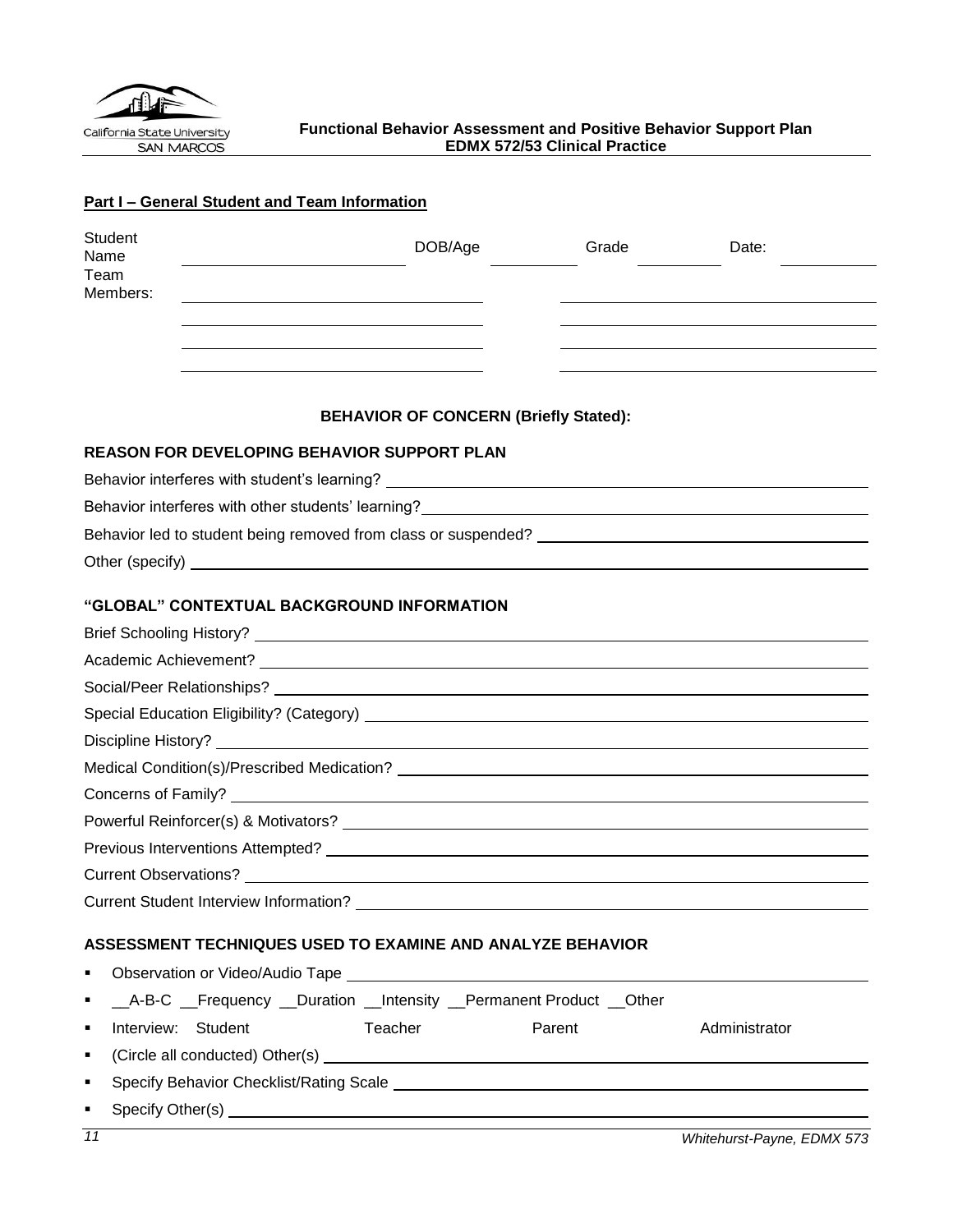# **Part II (A) – Functional Behavioral Assessment (FBA)**

**Behavior of Concern** 

| <b>Setting</b>                                                                                                                            | <b>Specific Behavior</b>                                                                                                                                              | <b>Consequences</b>                                                                                                                               | <b>Function of Behavior</b>                                                                                                                                                                                                                                                                                                                                           |
|-------------------------------------------------------------------------------------------------------------------------------------------|-----------------------------------------------------------------------------------------------------------------------------------------------------------------------|---------------------------------------------------------------------------------------------------------------------------------------------------|-----------------------------------------------------------------------------------------------------------------------------------------------------------------------------------------------------------------------------------------------------------------------------------------------------------------------------------------------------------------------|
| <b>Events/Antecedents</b><br>(Typical situation(s),<br>setting, or time before<br>the behavior)                                           | (Exactly what the<br>student does or does<br>not do)                                                                                                                  | (Events typically following<br>the behavior)                                                                                                      | (Hypothesized purpose of<br>behavior position it represents                                                                                                                                                                                                                                                                                                           |
| $\Box$ unstructured time in<br>$\Box$ academic instruction in<br>$\Box$ when directed to<br>$\Box$ when close to<br>$\Box$ when unable to | (Describe in<br>observable &<br>measurable words<br>the<br>"operational"<br>definition of the<br>behavior)                                                            | □ teacher attention<br>□ peer attention<br>□ verbal warning/ reprimand<br>$\square$ loss of privilege (what?)<br>$\square$ time away/out (where?) | <b>GET/OBTAIN</b><br>$\Box$ choice<br>attention, relationship<br>$\Box$ objects, including \$<br>$\square$ meaningful instruction<br>$\Box$ play, fun<br>$\Box$ replication of chain of<br>events                                                                                                                                                                     |
| $\Box$ when provoked by<br>$\Box$ other<br>$\Box$ other                                                                                   | What does the<br>behavior look like<br>and sound like?                                                                                                                | □ removal from class<br>□ planning in planning room<br>$\Box$ planning with adult (who?)                                                          | $\square$ justice/fairness<br>□ control/power<br>□ sensory stimulation/energy<br>AVOID/ESCAPE<br>$\Box$ failure at task or demand                                                                                                                                                                                                                                     |
| $\Box$ other                                                                                                                              | How often does the<br>behavior occur?<br>How long does the<br>behavior last when it<br>does occur?<br>What is the<br>intensity/level of<br>danger of the<br>behavior? | □ detention (how long?)<br>□in school suspension<br>(how long?)<br>$\Box$ other<br>$\Box$ other                                                   | $\square$ person or group<br>$\Box$ boredom/lack of meaning<br>$\Box$ internal event (e.g., anxiety)<br>$\square$ sensory input<br><b>ANGER/PROTEST</b><br>$\square$ past actions<br>□ lack of choice/control<br>$\Box$ lack of perceived fairness<br><b>UNIFORMED</b><br>OTHER?<br>Note: Bolded functions are the<br>7 positions from the Win<br>Win Discipline text |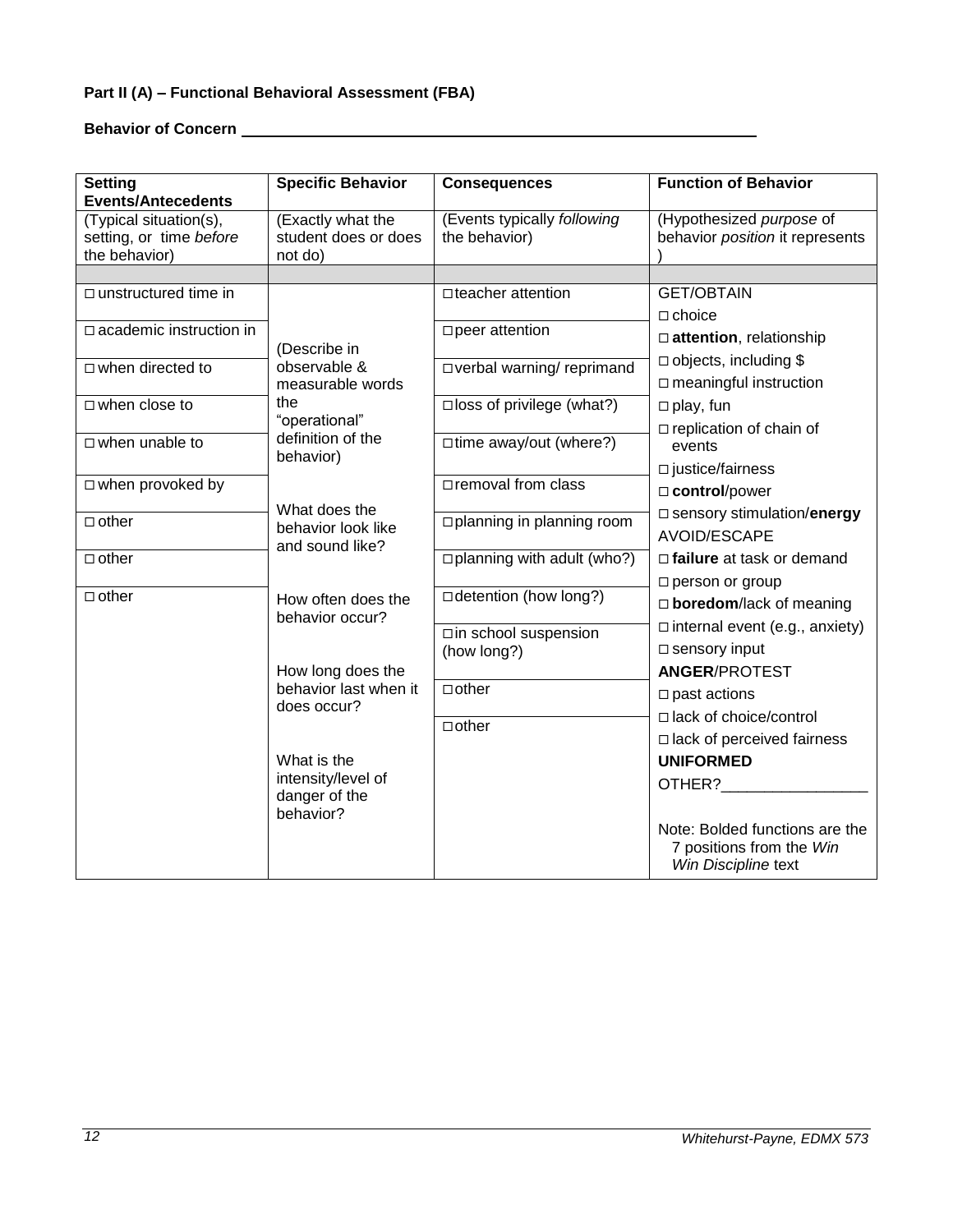## **Part II (B) – Functional Behavioral Assessment: What are the two most probable functions of the behavior?**

| #1 Function of Behavior (Describe) | #2 Function of Behavior (Describe) |
|------------------------------------|------------------------------------|
|                                    |                                    |
|                                    |                                    |
|                                    |                                    |
|                                    |                                    |
|                                    |                                    |

# **What is the rationale for this hypothesized Function of Behavior?**

What is the rationale (i.e., data-based evidence) for selecting this function? What from knowledge of the student global background information, setting events, antecedent triggers, consequences following the behavior, and how the student's disability or other characteristics or variables influence the behavior suggests that this is *why*  the behavior occurs?

| <b>Rationale for Function #1:</b> | <b>Rationale for Function #2:</b> |
|-----------------------------------|-----------------------------------|
|                                   |                                   |
|                                   |                                   |
|                                   |                                   |
|                                   |                                   |
|                                   |                                   |
|                                   |                                   |
|                                   |                                   |
|                                   |                                   |
|                                   |                                   |
|                                   |                                   |
|                                   |                                   |
|                                   |                                   |
|                                   |                                   |
|                                   |                                   |
|                                   |                                   |
|                                   |                                   |
|                                   |                                   |
|                                   |                                   |
|                                   |                                   |
|                                   |                                   |
|                                   |                                   |
|                                   |                                   |
|                                   |                                   |
|                                   |                                   |
|                                   |                                   |
|                                   |                                   |
|                                   |                                   |
|                                   |                                   |
|                                   |                                   |
|                                   |                                   |
|                                   |                                   |
|                                   |                                   |
|                                   |                                   |
|                                   |                                   |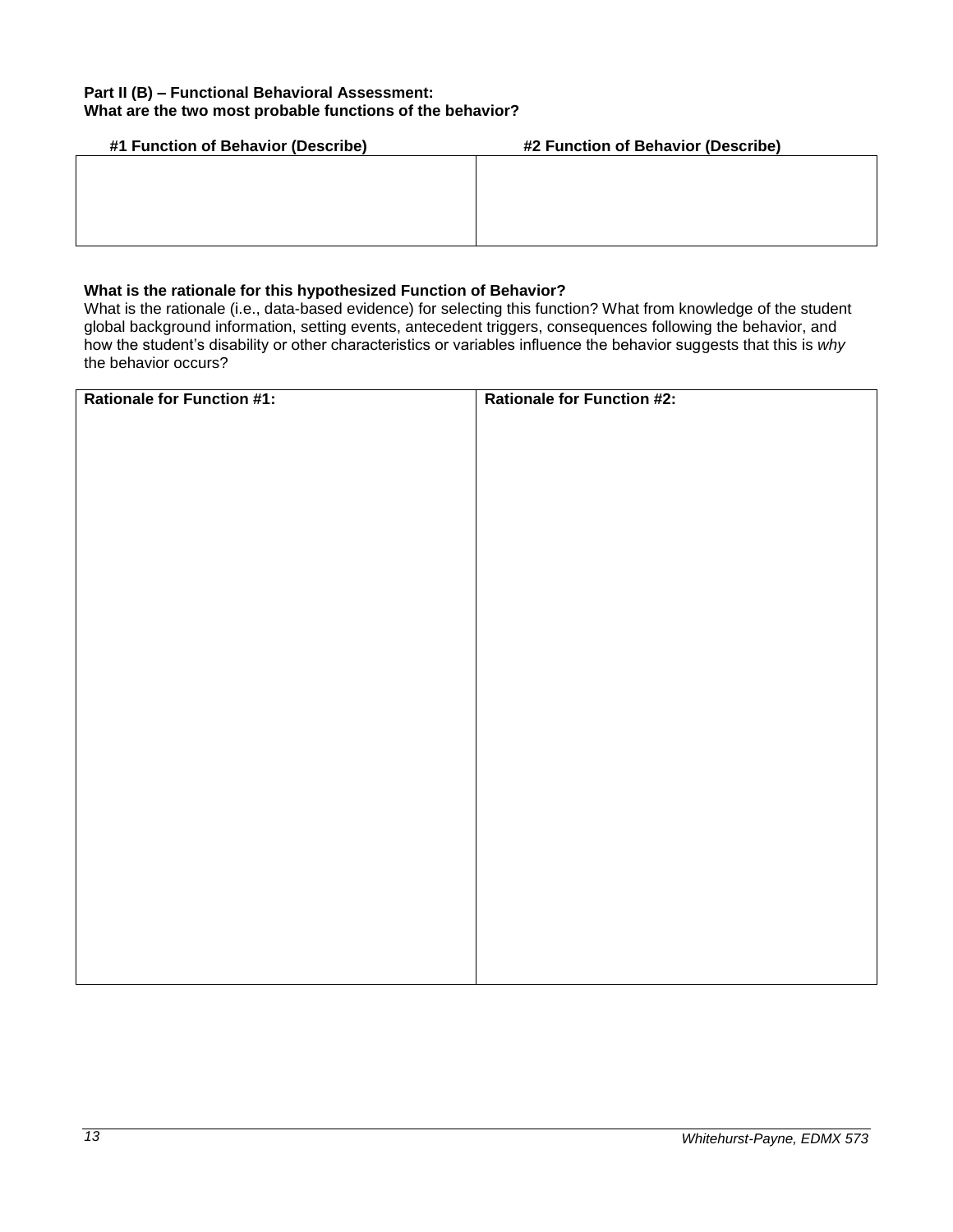## **PART III – POSITIVE BEHAVIOR SUPPORT INTERVENTION PLAN DEVELOPMENT**

## **Description of Behavior:**

## **Hypothesized Function(s) Addressed by this Intervention Plan:**

| Goal #1: Make behavior<br><b>IRRELEVANT</b><br>*Prevent behavior by changing<br>environment, curriculum, immediate<br>antecedents, etc.? |                                                                       | *Alter consequences?<br>*Teach & reinforce use of alternate<br>replacement behavior/skills? | Goal #2: Make behavior INEFFICIENT<br>and replacement behavior EFFECTIVE                      | Goal #3: Improve quality<br>of life<br>*Address foundational<br>issues - health,<br>predictability, choice, social<br>relations, communication<br>skills - that cut across<br>routines? |  |  |  |  |
|------------------------------------------------------------------------------------------------------------------------------------------|-----------------------------------------------------------------------|---------------------------------------------------------------------------------------------|-----------------------------------------------------------------------------------------------|-----------------------------------------------------------------------------------------------------------------------------------------------------------------------------------------|--|--|--|--|
| <b>Setting Event</b><br><b>Strategies</b>                                                                                                | <b>Antecedent</b><br><b>Strategies</b>                                | <b>Strategies to</b><br><b>Alter</b><br><b>Consequences</b>                                 | Teaching &<br><b>Reinforcing</b><br><b>Replacement</b><br>Behavior(s)/Skill(s)                | <b>Strategies to Improve</b><br><b>Quality of Life</b>                                                                                                                                  |  |  |  |  |
| How does each<br>strategy address<br>the hypothesized<br>function?                                                                       | How does each<br>strategy address<br>the<br>hypothesized<br>function? | How do the<br>changes in<br>consequences<br>address the<br>hypothesized<br>function?        | How do the<br>replacement<br>behavior(s)/skill(s)<br>address the<br>hypothesized<br>function? | How does each strategy<br>address the<br>hypothesized function?                                                                                                                         |  |  |  |  |

## **Evaluation and Monitoring System:**

(Data collection and summary forms, contracts, and other monitoring tools)

## **Persons Involved and Responsibilities of Each Person:**

**Follow-Up Timeline (e.g., next team meeting) for Checking on Behavior Change and Progress:**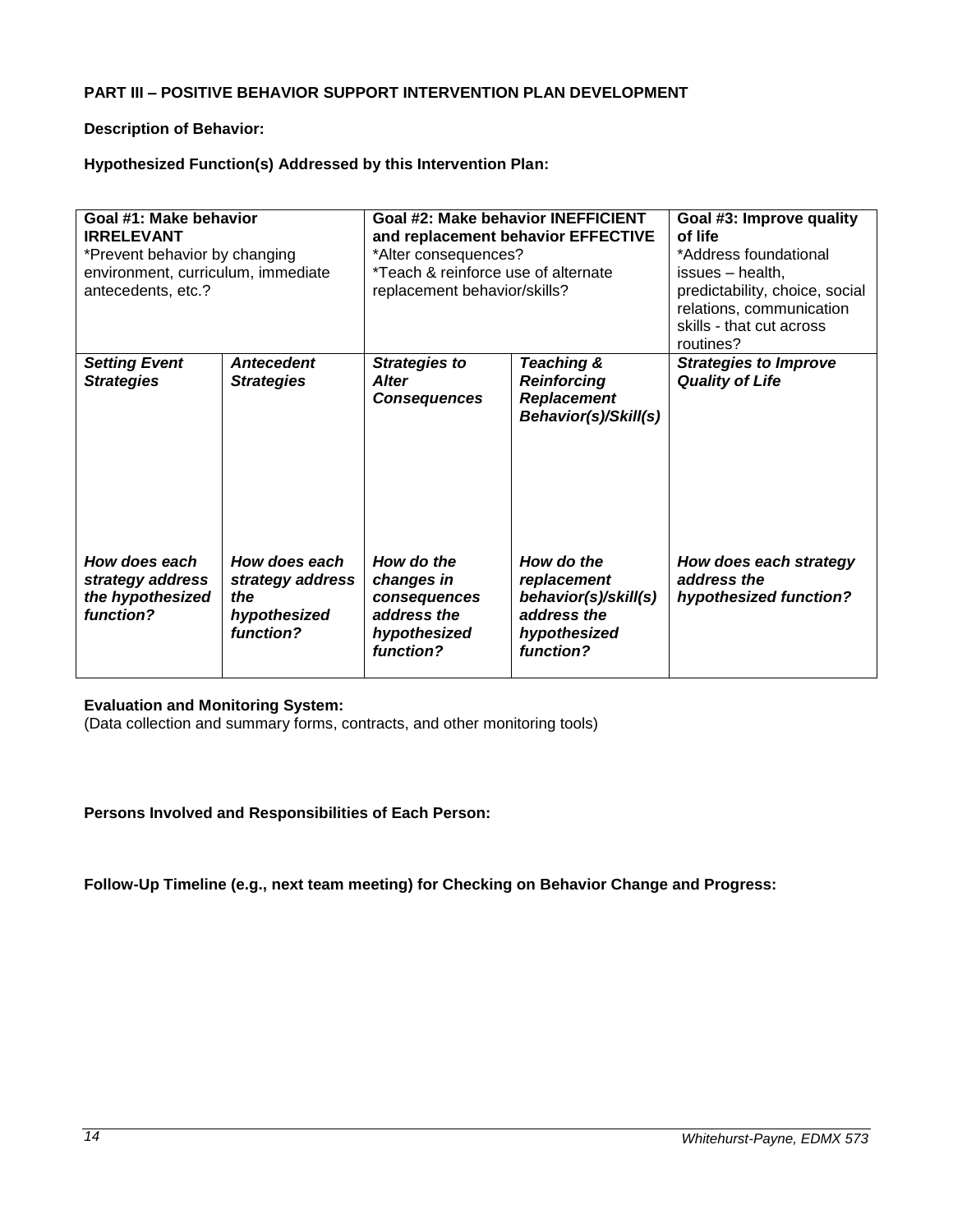#### **Preliminary Moderate/Severe Education Specialist | Lesson Plan Components**

<span id="page-14-0"></span>*Teacher Candidates are expected to have a lesson plan prepared for each visit from the University Supervisor. Please have a hardcopy printed for your University Supervisor.* 

*The lesson plan is required to have the following components. For more information about these components please see Chapter 4 of the Snell and Brown text.*

#### **Information about students:**

*Provide a brief description of each student. Please include both strengths and challenges.* 

#### **Materials and Universal Design:**

*Describe teaching materials used. Be sure that the materials are matched to the learner's ability and are ageappropriate. Describe how curriculum is made accessible through universal design.* 

#### **The Instructor(s)**

*Describe who will be providing instruction and support to each student. Will roles be shared, rotated, etc.? Coteaching? Collaborative Planning? Collaborative Reflection?* 

#### **Schedule for Instruction**

*Describe what will be taught and why (IEP goals, CAPA standards, CORE). Describe where and when instruction*  will be delivered and why. Describe how data will be collected during this observation period.

#### **Teaching Arrangement**

*How will instruction and support be delivered? One-to-One? Small Group? Describe how and why groups were created.*

#### **Prevention Strategies**

*Describe how you use positive behavior support strategies to teach, model, and reinforce expected behavior. What preventive strategies are in place to reduce the probability of inattentive and disruptive behavior.* 

#### **Peer-Mediated Instruction and Peer Support**

*Describe how peers might intervene and assist with the teaching of skills to their classmates with disabilities.* 

#### **Individualized Adaptations: Accommodations and Modifications**

*Describe the individualized adaptations that will take place during this observation period.* 

Adapted from Snell & Brown (2011)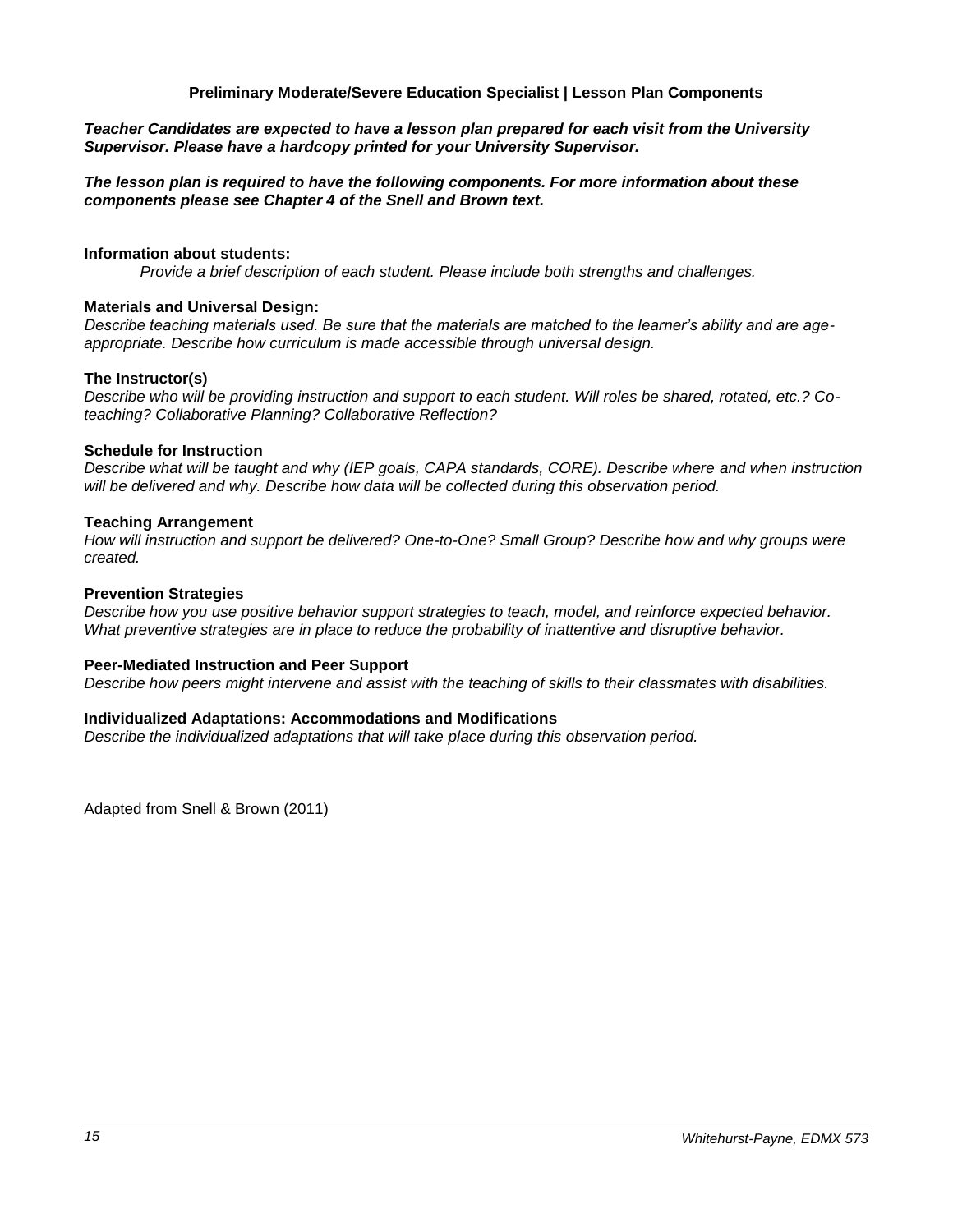<span id="page-15-0"></span>Student Name: \_\_\_\_\_\_\_\_\_\_\_\_\_\_\_\_\_\_\_\_\_\_\_\_\_\_\_\_ Date:\_\_\_\_\_\_\_\_\_\_\_\_\_\_\_\_\_\_\_\_\_\_\_\_\_

**Positive Student Profile IEP Goals and Progress Monitoring at a Glance**

**Support Needs and Other Important Information**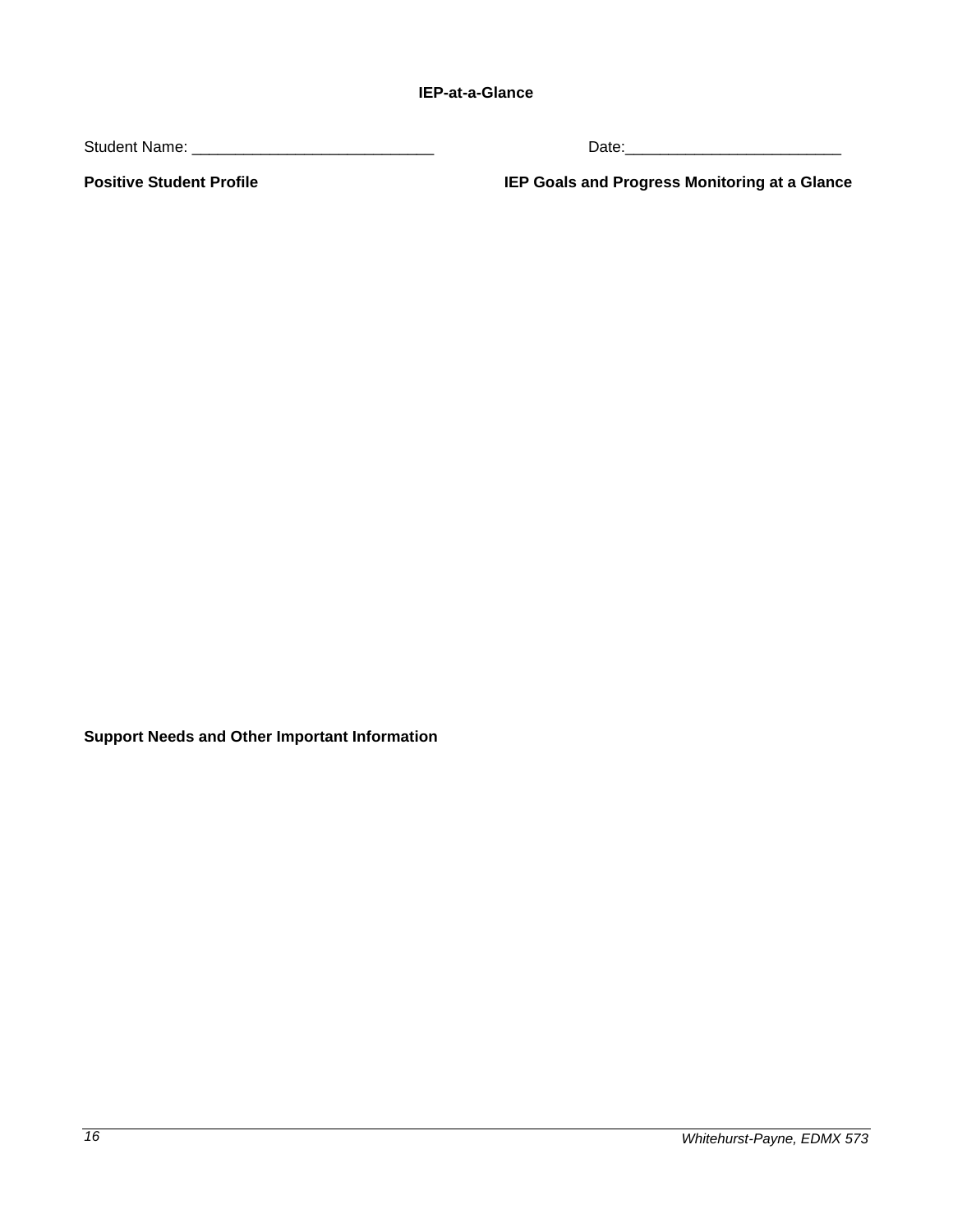## <span id="page-16-0"></span>**Student Name: Danika (3rd grader) Date: September 13th Date: September 13th**

## **Positive Student Profile**

- Kinesthetic learner
- **Confident**
- Active
- Learns well with hands-on activities
- **Musical**
- Vocal
- Assertive about her wants
- Happy

## **IEP Goals and Progress Monitoring at a Glance**

- Share materials (data sheet, weekly)
- Take turns in group activities (data sheet, weekly)
- Transition independently from one activity or environment to another using a picture schedule (data sheet, daily)
- Put away materials (data sheet, daily)
- Write her name (work sample, weekly)
- Use functional daily living words (data sheet, weekly)
- Recognize numbers  $1 20$  (data sheet, weekly)
- Use sign language or picture communication system to: (data sheet, daily)
	- Initiate interactions with peers<br>Request a partner for play or w
	- Request a partner for play or work
	- **Answer yes/no questions**
	- **Answer "what" questions**
	- Indicate need to use the bathroom

## **Support Needs and Other Important Information**

- Use Positive Behavior Support Plan strategies to calm her when upset or angry: take breaks, use sensory strategies, go for a walk, write it out, refer to social stories
- Nurse administer medication at lunchtime
- Assistance (lifting) to use bathroom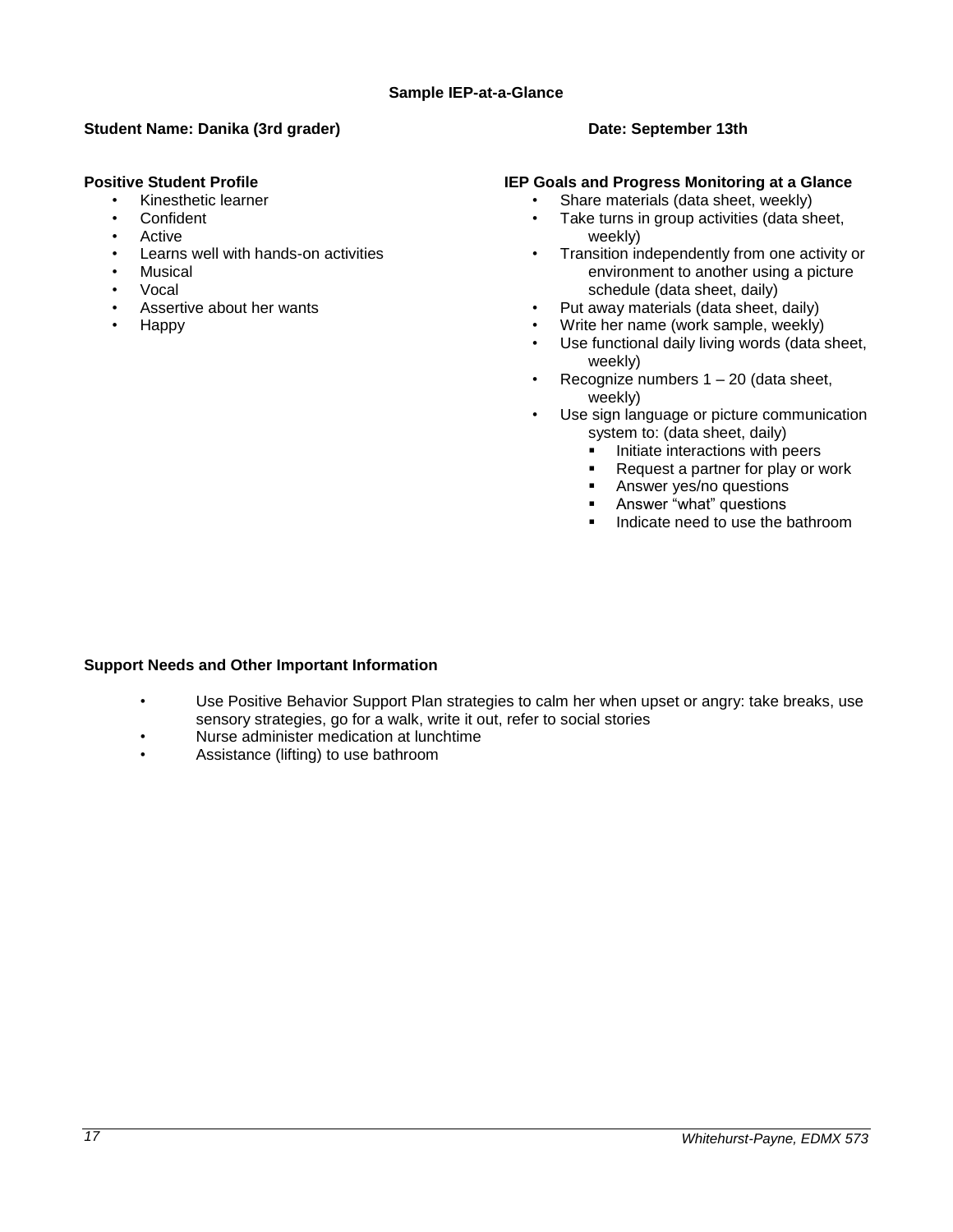## **IEP Goal Matrix**

<span id="page-17-0"></span>Student: Date:

|                      | <b>Class Schedule and Location</b> |  |  |  |  |  |  |  |  |  |  |  |  |  |
|----------------------|------------------------------------|--|--|--|--|--|--|--|--|--|--|--|--|--|
| <b>IEP Goals</b>     |                                    |  |  |  |  |  |  |  |  |  |  |  |  |  |
|                      |                                    |  |  |  |  |  |  |  |  |  |  |  |  |  |
|                      |                                    |  |  |  |  |  |  |  |  |  |  |  |  |  |
|                      |                                    |  |  |  |  |  |  |  |  |  |  |  |  |  |
|                      |                                    |  |  |  |  |  |  |  |  |  |  |  |  |  |
|                      |                                    |  |  |  |  |  |  |  |  |  |  |  |  |  |
|                      |                                    |  |  |  |  |  |  |  |  |  |  |  |  |  |
|                      |                                    |  |  |  |  |  |  |  |  |  |  |  |  |  |
|                      |                                    |  |  |  |  |  |  |  |  |  |  |  |  |  |
|                      |                                    |  |  |  |  |  |  |  |  |  |  |  |  |  |
|                      |                                    |  |  |  |  |  |  |  |  |  |  |  |  |  |
|                      |                                    |  |  |  |  |  |  |  |  |  |  |  |  |  |
|                      |                                    |  |  |  |  |  |  |  |  |  |  |  |  |  |
|                      |                                    |  |  |  |  |  |  |  |  |  |  |  |  |  |
|                      |                                    |  |  |  |  |  |  |  |  |  |  |  |  |  |
| <b>Support Needs</b> |                                    |  |  |  |  |  |  |  |  |  |  |  |  |  |
|                      |                                    |  |  |  |  |  |  |  |  |  |  |  |  |  |
|                      |                                    |  |  |  |  |  |  |  |  |  |  |  |  |  |
|                      |                                    |  |  |  |  |  |  |  |  |  |  |  |  |  |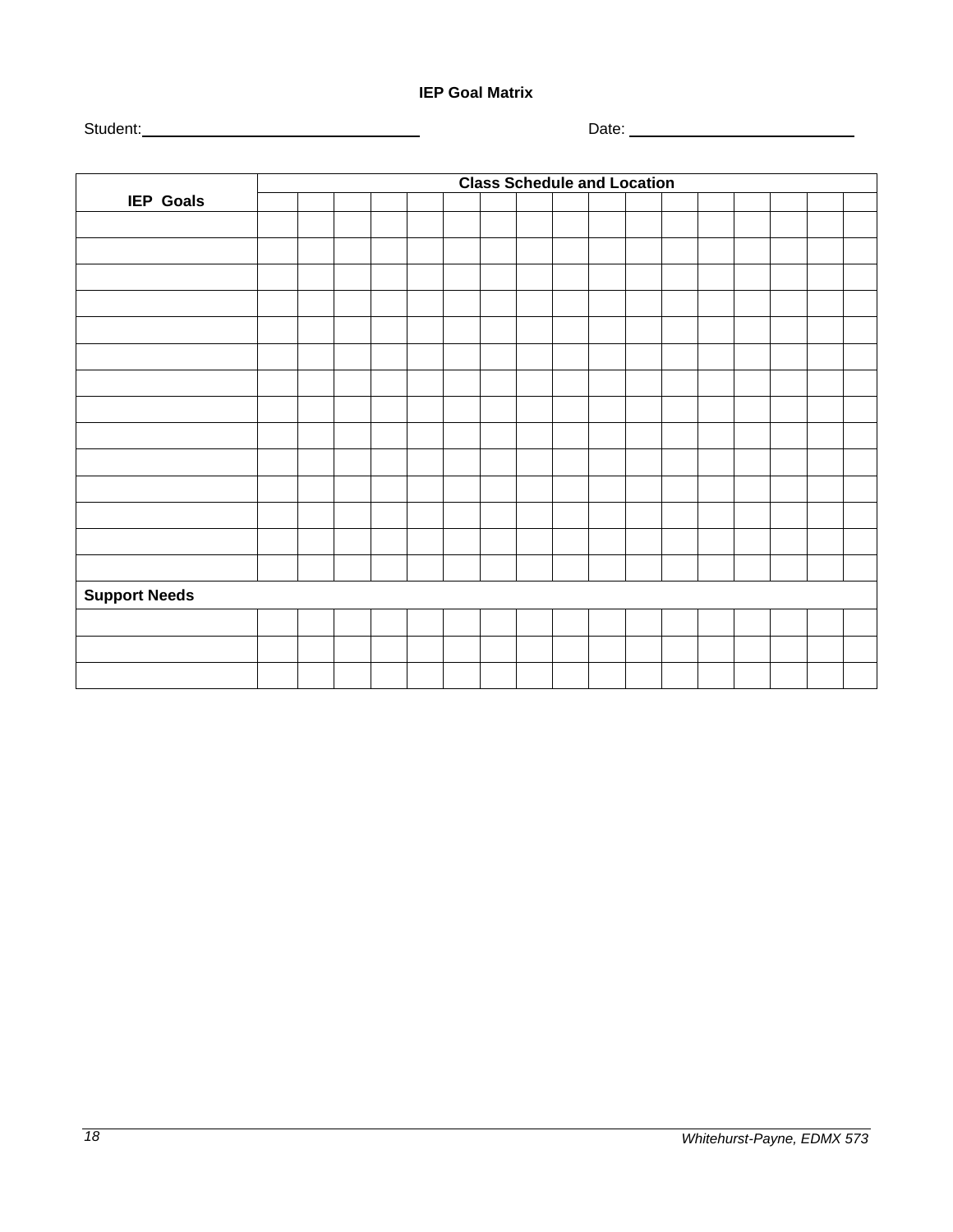## **SAMPLE IEP Goal Matrix**

<span id="page-18-0"></span>Student: Danika Date: September 13<sup>th</sup>

| <b>IEP Goals</b>                                            | <b>Class Schedule and Location</b> |                   |                     |                 |                    |                |                    |                            |                    |                   |                       |                           |                 |                    |  |  |
|-------------------------------------------------------------|------------------------------------|-------------------|---------------------|-----------------|--------------------|----------------|--------------------|----------------------------|--------------------|-------------------|-----------------------|---------------------------|-----------------|--------------------|--|--|
|                                                             | Arrival/Schedule<br>(Gen Ed)       | Ed)<br>(Sped<br>₹ | Science<br>(Gen Ed) | Art<br>(Gen Ed) | Music<br>(Gen Ed.) | (Gen Ed.)<br>뿐 | (Gen Ed.)<br>Lunch | (Gen Ed.)<br><b>Recess</b> | LA RT<br>(Sped Ed) | Math<br>(Sped Ed) | Writing<br>(Sped Ed.) | Social Studies            | <b>Tech Lab</b> | Exit<br><b>Bus</b> |  |  |
| <b>Share materials</b>                                      |                                    | X                 | X                   | $\mathsf X$     | $\sf X$            | X              |                    | X                          |                    |                   |                       | X                         | X               |                    |  |  |
| Take turns in<br>groups                                     |                                    | X                 | X                   | X               | X                  | X              |                    | X                          | X                  | X                 |                       |                           |                 |                    |  |  |
| <b>Transition</b><br>between<br>activities/environ<br>ments | X                                  | X                 | X                   | X               | X                  |                | X                  | X                          | X                  |                   | $\mathsf{X}$          | $\mathsf{X}$              | X               | X                  |  |  |
| Put away<br>materials                                       | X                                  | X                 | X                   | X               | X                  | X              | X                  |                            | X                  | X                 | X                     | X                         | X               | X                  |  |  |
| Write her name                                              |                                    | X                 | X                   | X               |                    |                |                    |                            |                    | X                 | X                     | X                         | X               |                    |  |  |
| Recognize<br>numbers $1 - 20$                               | X                                  |                   | X                   |                 | X                  | X              |                    |                            |                    | X                 |                       |                           | $\mathsf{X}$    |                    |  |  |
| Use daily living<br>words                                   | X                                  | X                 | X                   |                 |                    |                |                    |                            | X                  |                   | X                     |                           |                 |                    |  |  |
| Initiate peer<br>interacts *                                | X                                  | $\mathsf{X}$      | X                   | X               | X                  | X              | X                  | X                          | X                  | X                 | $\mathsf{X}$          | $\pmb{\times}$            | X               | $\mathsf{X}$       |  |  |
| <b>Request partner</b><br>for play or work*                 |                                    | X                 | X                   | X               |                    | X              | X                  | X                          | X                  |                   | X                     | $\mathsf X$               | X               |                    |  |  |
| Answer yes/no<br>questions*                                 | X                                  | X                 | X                   | X               | X                  | X              | X                  | X                          | X                  | X                 | X                     | $\boldsymbol{\mathsf{X}}$ | X               | $\mathsf{X}$       |  |  |
| Answer "what"<br>questions*                                 | X                                  | X                 | X                   | X               | X                  | X              | X                  | X                          | X                  | X                 | X                     | X                         | X               | X                  |  |  |
| Indicate need to<br>use bathroom*                           | $\mathsf X$                        |                   |                     |                 |                    | X              | X                  | Χ                          |                    |                   |                       |                           |                 | $\sf X$            |  |  |
| <b>Support Needs</b>                                        |                                    |                   |                     |                 |                    |                |                    |                            |                    |                   |                       |                           |                 |                    |  |  |
| PBS strategies to<br>calm when in<br>distress               | X                                  | X                 | X                   | X               | X                  | $\times$       | X                  | X                          | X                  | X                 | X                     | X                         | X               | X                  |  |  |
| <b>Medication at</b><br>lunchtime                           |                                    |                   |                     |                 |                    |                | X                  |                            |                    |                   |                       |                           |                 |                    |  |  |
| <b>Lifting assistance</b><br>in bathroom                    | X                                  |                   |                     |                 |                    | X              | $\mathsf{X}$       | X                          |                    |                   |                       |                           |                 | X                  |  |  |

\* Using sign language or picture communication system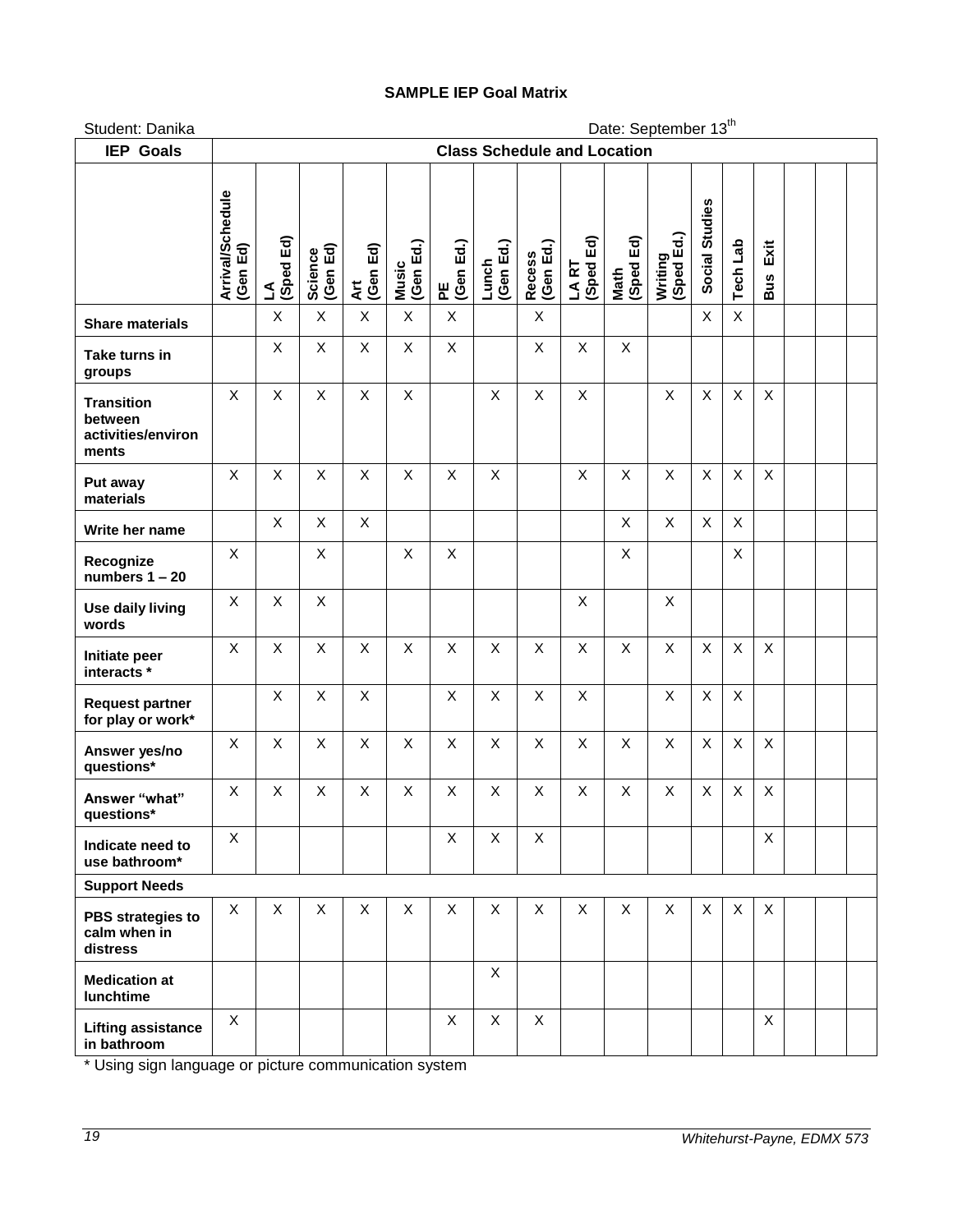

#### <span id="page-19-0"></span>**Preliminary Moderate/Severe Education Specialist Clinical Practice Assessment Tool for Functional Behavior Assessment and Positive Behavior Support Plan**

| Supervisor: Supervisor:                                                                                                                                                                                                                                                                                                                                    |                                                                                              |
|------------------------------------------------------------------------------------------------------------------------------------------------------------------------------------------------------------------------------------------------------------------------------------------------------------------------------------------------------------|----------------------------------------------------------------------------------------------|
| Does the FBA/PBSP have these features?<br>1. ____ Student Information Identified<br>2. __ Behavior of Concern Briefly Stated<br>3. ____ Reasons for Developing Behavior Support Plan Identified                                                                                                                                                            |                                                                                              |
| 4. ____ "Global" Contextual Background Information is Complete<br>5. ____ Assessment Techniques and Methods are Determined<br>6._____ Setting Events/Antecedents are Identified<br>7. ____ Specific Behavior (Operationally Defined) and Baseline Data Identified<br>8. Consequences Identified                                                            |                                                                                              |
| 9. ____ Hypothesized Purpose of Behavior Identified<br>10. ___ Rationale for Hypothesized Function of Behavior is Identified<br>11. Intervention/Prevention Strategies (make problem behavior irrelevant)<br>______ Setting Event Strategies<br>_____ Setting Event Strategies Address Hypothesized Function                                               |                                                                                              |
| ______ Antecedent Strategies<br><b>EXAMPLE 2018</b> Antecedent Strategies Address Hypothesized Function<br>12. Intervention/Prevention Strategies (make problem behavior inefficient and replacement behavior effective)<br>____Teaching and Reinforcement of Replacement Behavior/Skills Identified<br>______ Strategies to Alter Consequences Identified | _____Teaching and Reinforcement of Replacement Behavior/Skills Address Hypothesized Function |
| ____ Strategies to Alter Consequences Address Hypothesized Function<br>13. Intervention/Foundational Issues to Improve Quality of Life<br>______ Strategies to Improve Quality of Life Identified<br>______ Strategies to Improve Quality of Life Address Hypothesized Function                                                                            |                                                                                              |
| 14. _____Evaluation and Monitoring System Identified<br>15. Persons/Responsibilities Identified<br>16. _____ Follow-Up Timeline Determined                                                                                                                                                                                                                 |                                                                                              |
| <b>Other Supervisor Observations and Remarks:</b>                                                                                                                                                                                                                                                                                                          |                                                                                              |
| <b>Teacher Candidate Goal/Focus for next observation:</b>                                                                                                                                                                                                                                                                                                  |                                                                                              |

| <b>Teacher Candidate Signature:</b>       | Date: |  |
|-------------------------------------------|-------|--|
| <b>University Supervisor's Signature:</b> | Date: |  |
| Date/Time of next observation:            |       |  |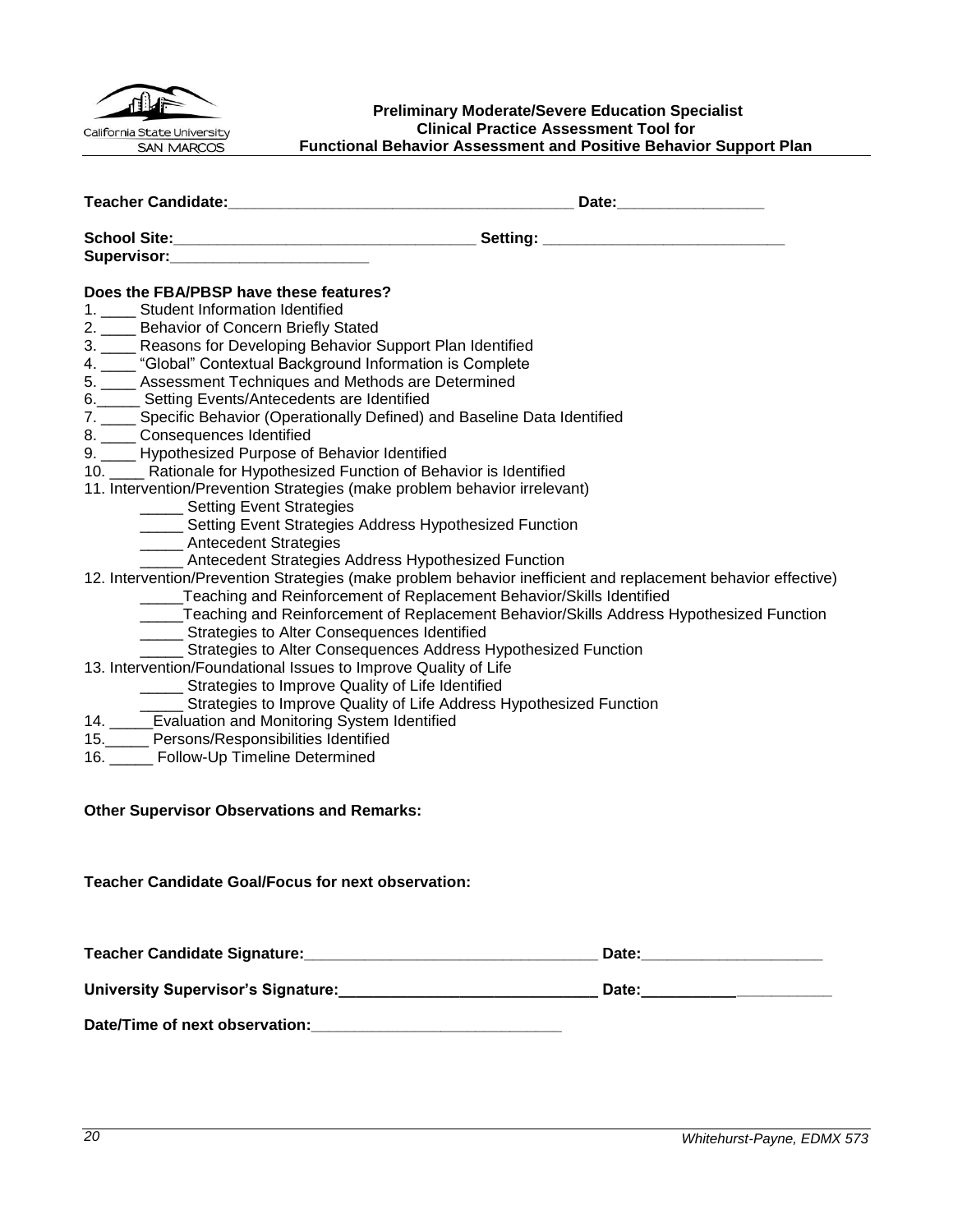<span id="page-20-0"></span>

| <b>Preliminary Moderate/Severe Education Specialist</b><br><b>Clinical Practice Instructional Observation Form</b><br>California State University<br><b>SAN MARCOS</b>                                                                                                                                                                                                                                                                                                                                                                                                                                                                       |                                                                                                                 |  |
|----------------------------------------------------------------------------------------------------------------------------------------------------------------------------------------------------------------------------------------------------------------------------------------------------------------------------------------------------------------------------------------------------------------------------------------------------------------------------------------------------------------------------------------------------------------------------------------------------------------------------------------------|-----------------------------------------------------------------------------------------------------------------|--|
| <b>Teacher Candidate:</b>                                                                                                                                                                                                                                                                                                                                                                                                                                                                                                                                                                                                                    | Date:                                                                                                           |  |
| <b>School Site:</b>                                                                                                                                                                                                                                                                                                                                                                                                                                                                                                                                                                                                                          | Setting:                                                                                                        |  |
| <b>Supervisor:</b>                                                                                                                                                                                                                                                                                                                                                                                                                                                                                                                                                                                                                           |                                                                                                                 |  |
| <b>TPEs Observed:</b><br>Instruction of S w/IEPs - TPE 1<br>Develop appropriate teaching - TPE 6<br>Differentiation for ELs - TPE 7<br>Monitor during instruction - TPE 2<br>Interpret & use assessment - TPE 3<br>Learning about students - TPE 8<br>Making content accessible - TPE 4<br>Instructional planning - TPE 9<br>Instructional time - TPE 10<br>Student engagement - TPE 5<br>TPE 5, 10 & 11: Rapport and Room Environment: (Check observed, add others as seen)<br>Courteous, positive, active learning ___Clearly stated expectations ___Respectful interactions<br>Aware and responsive to students needs<br><b>Comments:</b> | Social environment - TPE 11<br>Prof, legal, ethical obligations-TPE 12<br>Reflective teaching & growth - TPE 13 |  |

**TPE 1, 4, 8, 9, & 10: Instructional Planning:** (Check observed, add others as seen) \_\_\_Works as a collaborative team member to plan instruction \_\_\_Lessons are based upon Common Core and/or other standards/frameworks \_\_\_Instruction based upon assessed knowledge of student(s) **Comments:**

**TPE 1, 4, 5, 6, 7 & 10: Lesson Presentation/Implementation of Support:** (Check observed, add others as seen)

\_\_\_Uses universal strategies that are effective with a wide range of students \_\_\_Provides individualized accommodations, modifications, and supports \_\_\_Effective use of instructional time

Instruction/feedback/support is clear and consistent Materials are organized and used effectively **Comments:**

**TPE 1, 6, 9, & 11: Student Motivation and Behavioral Support:** (Check observed, add others as seen) \_\_\_Implements student's positive behavior support/intervention plan \_\_\_Motivates students by connecting to their interests \_\_\_Encourages involvement and excellence \_\_\_Provides feedback to student \_\_\_Uses reinforcement and other positive strategies \_\_\_Collects and analyses data related to positive behavior support/intervention plan **Comments:**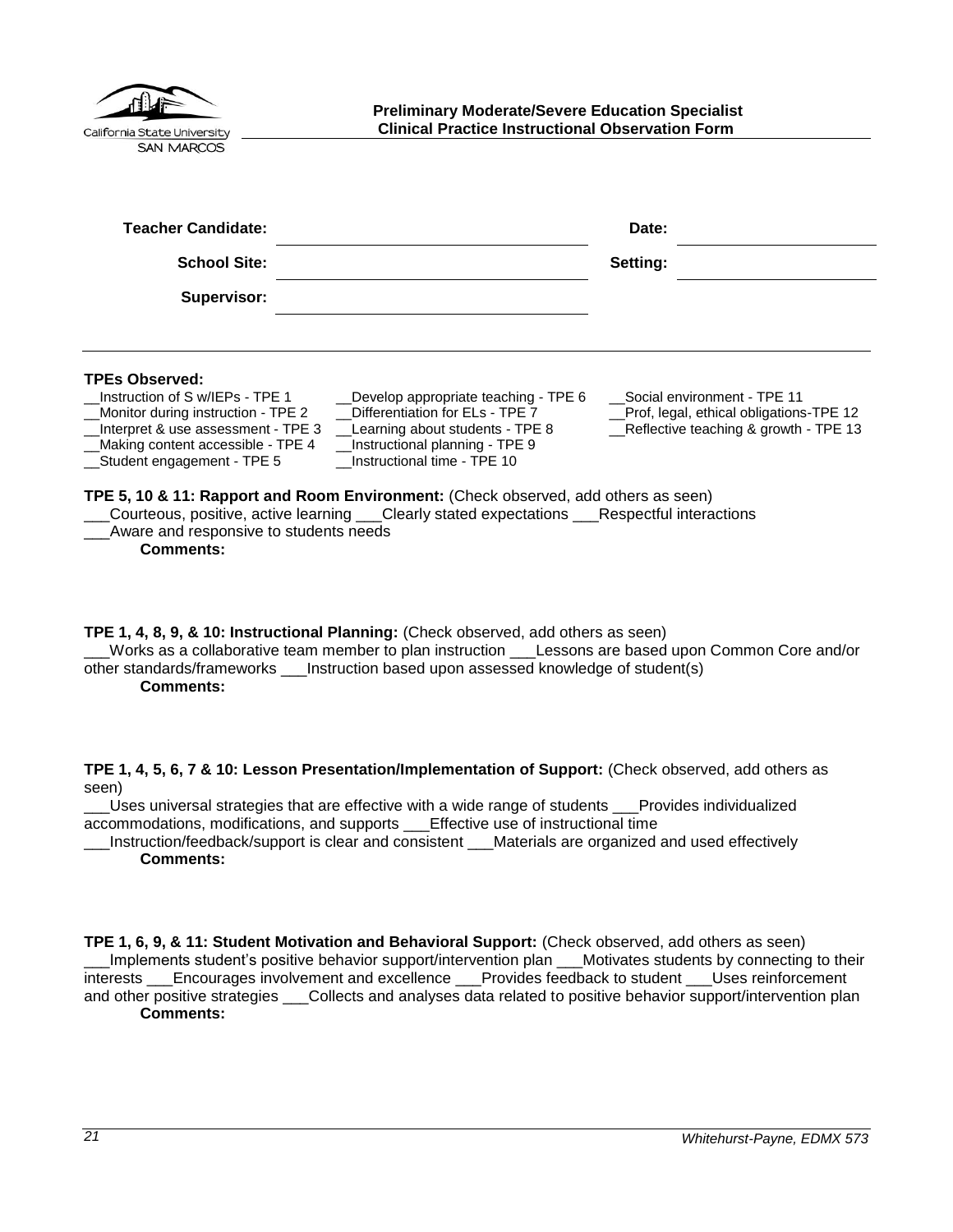| TPE 2 & 3: Assessment and Progress Monitoring: (Check observed, add others as seen)<br>Uses formal and informal assessments appropriately ___Consideration of appropriateness for diverse<br>population ___Utilizes formative and summative assessments ___Collects and analyzes ongoing data<br><b>Comments:</b>                                                                                                                     |       |  |
|---------------------------------------------------------------------------------------------------------------------------------------------------------------------------------------------------------------------------------------------------------------------------------------------------------------------------------------------------------------------------------------------------------------------------------------|-------|--|
| TPE 4 & 5: Cognitive Outcome: (Check observed, add others as seen)<br>Encourages and models critical thinking and problem-solving skills ___Fosters analysis and synthesis<br><b>Comments:</b>                                                                                                                                                                                                                                        |       |  |
| TPE 4, 5, 6, 11: Affective Outcome: (Check observed, add others as seen)<br>Encourages collaborative and independent learning ___Promotes community, self-esteem, and cooperation<br>Provides meaningful and relevant curriculum<br><b>Comments:</b>                                                                                                                                                                                  |       |  |
| TPE 1, 7, 8: Effective Outcome: (Check those observed, add others as seen)<br>Respectfully teaches and communicates with students from diverse populations<br>Demonstrates understanding, appreciation, sensitivity for cultural heritage and community values<br>Plans lessons that encourage respect for human diversity<br><b>Comments:</b>                                                                                        |       |  |
| TPEs 12 and 13: Professional Behavior: (Check those observed, add others as seen)<br>Effective communication with families, administrators, paraeducators, supervisors and colleagues<br>Respects issues of confidentiality __Reflective practitioner __Able and willing to accept constructive critical<br>feedback ___Actively participates in school community ___Seeks professional development opportunities<br><b>Comments:</b> |       |  |
| <b>Other Supervisor Observations and Remarks:</b>                                                                                                                                                                                                                                                                                                                                                                                     |       |  |
| <b>Teacher Candidate Goal/Focus for next observation:</b>                                                                                                                                                                                                                                                                                                                                                                             |       |  |
| <b>Teacher Candidate</b><br>Signature:                                                                                                                                                                                                                                                                                                                                                                                                | Date: |  |
| <b>University Supervisor</b><br>Signature:<br><b>Date/Time Next</b><br><b>Observation:</b>                                                                                                                                                                                                                                                                                                                                            | Date: |  |
|                                                                                                                                                                                                                                                                                                                                                                                                                                       |       |  |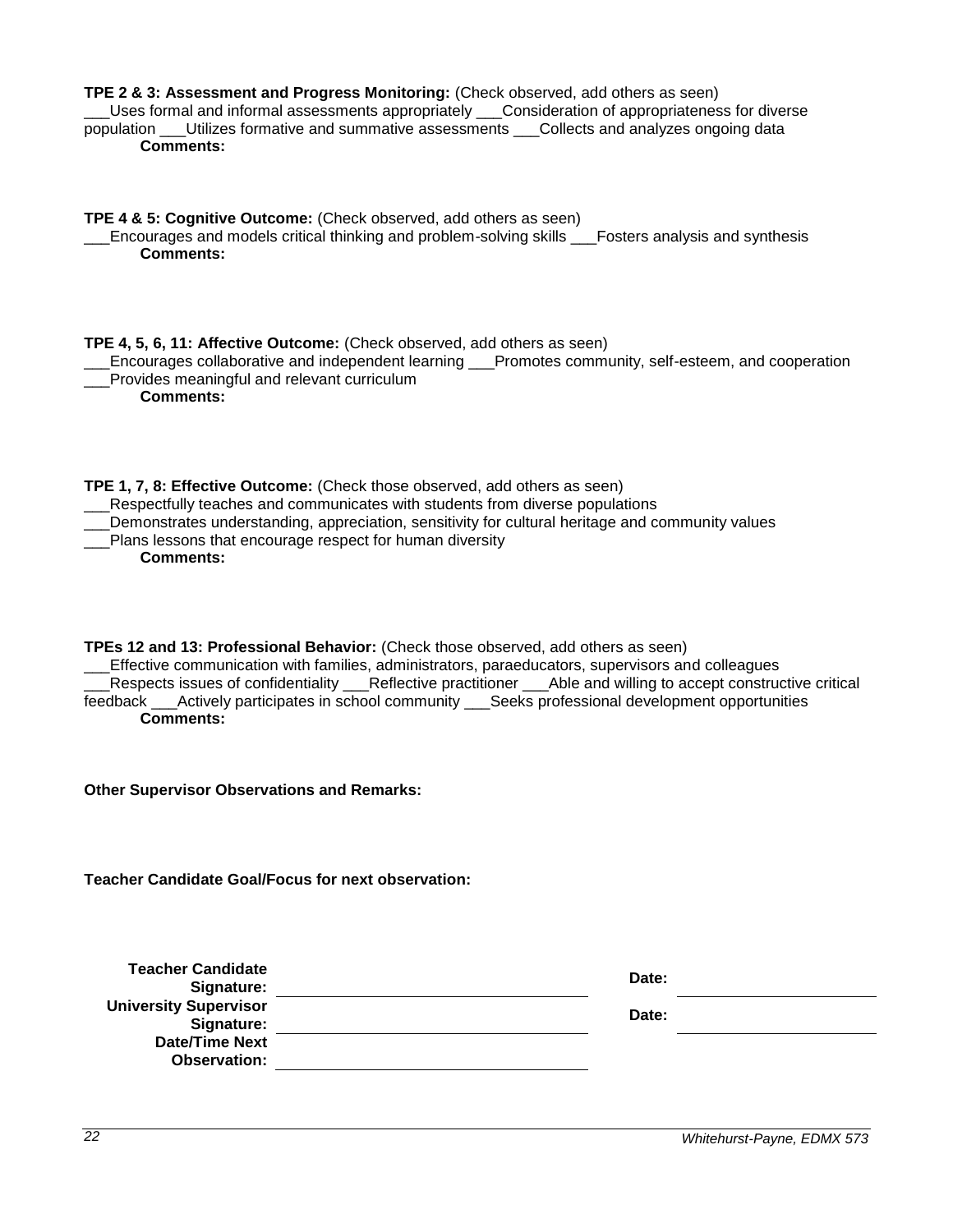| California State University |
|-----------------------------|
| <b>SAN MARCOS</b>           |

<span id="page-22-0"></span>**Preliminary Moderate/Severe Education Specialist Clinical Practice Instruction and Progress Monitoring Form**

| <b>Teacher Candidate:</b> | Date:    |  |
|---------------------------|----------|--|
| <b>School Site:</b>       | Setting: |  |
| <b>Supervisor:</b>        |          |  |

**Instruction and Progress Monitoring:**

*Teacher candidate must prepare and attach a IEP-at-a-Glance for a minimum of five (5) students assigned to their caseload. Each document must include:*

- *Positive Student Profile*
- *IEP Goals at a Glance*
- *IEP Goals Progress Monitoring Method/Schedule*
- *Support Needs and Other Important Information*
- *Matrix that indicates where/when each IEP goal will be addressed*

#### **Evaluation:**

|                                              | Profile is positive and thorough ___IEP Goals summarized ___Progress Monitoring method/schedule relates_______ |
|----------------------------------------------|----------------------------------------------------------------------------------------------------------------|
| to IEP goal ___Matrix includes each IEP goal |                                                                                                                |

**Comments:**

**Other Supervisor Observations and Remarks:**

**Teacher Candidate Goal/Focus for next observation:**

| <b>Teacher Candidate</b><br>Signature:     | Date: |  |
|--------------------------------------------|-------|--|
| <b>University Supervisor</b><br>Signature: | Date: |  |
| <b>Date/Time Next</b><br>Observation:      |       |  |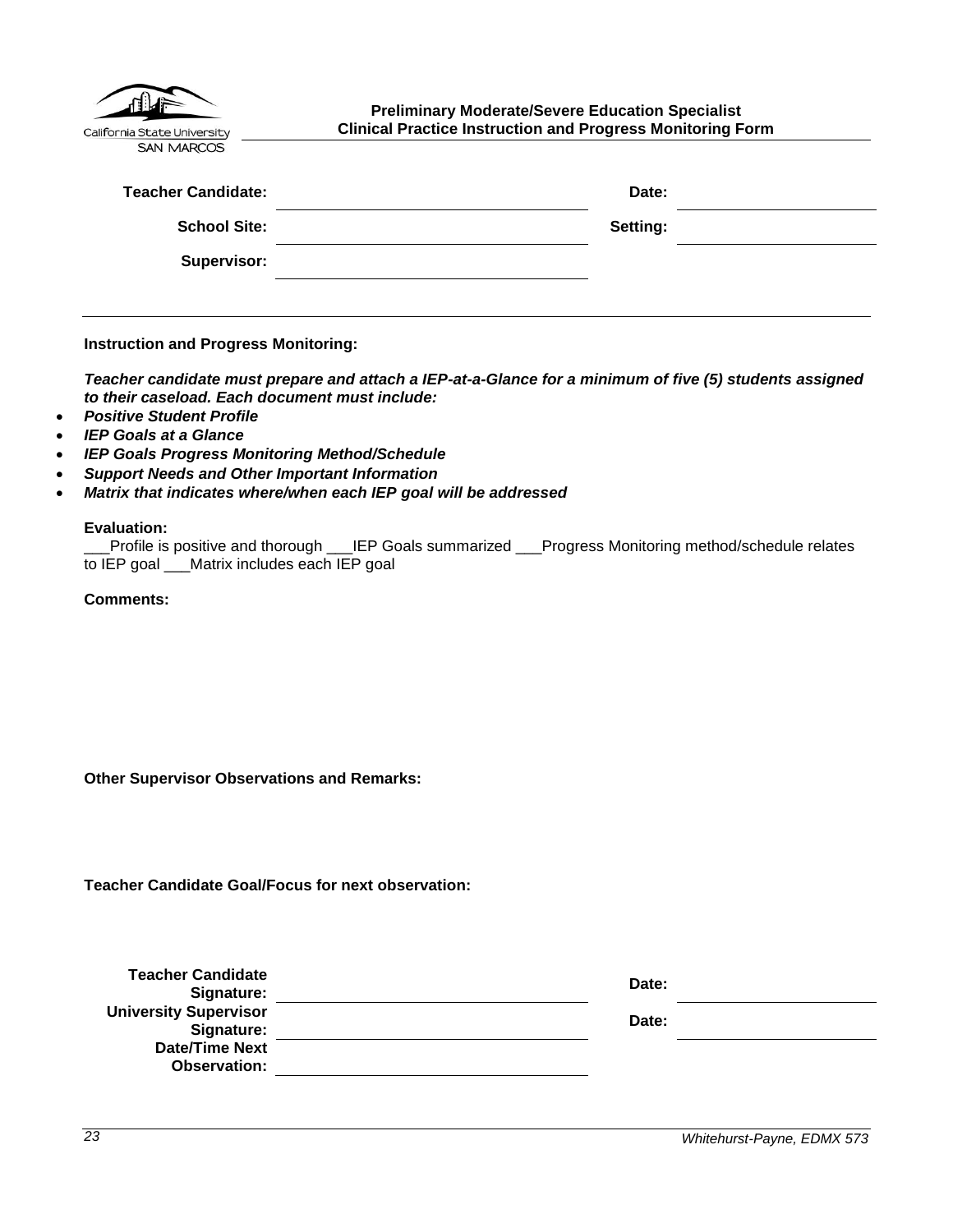<span id="page-23-0"></span>

| California State University<br><b>SAN MARCOS</b> | <b>Preliminary Moderate/Severe Education Specialist</b><br><b>Clinical Practice Scheduling and Planning Form</b> |  |
|--------------------------------------------------|------------------------------------------------------------------------------------------------------------------|--|
| <b>Teacher Candidate:</b>                        | Date:                                                                                                            |  |
| <b>School Site:</b>                              | Setting:                                                                                                         |  |
| Supervisor:                                      |                                                                                                                  |  |
|                                                  |                                                                                                                  |  |

*Teacher Candidate must prepare and attach a weekly schedule. Schedule must include:*

- *Education Specialist Teacher Schedule*
- *Paraeducator Schedule*
- *Student Schedule*
- *Related Service Professionals Therapy/Support Time*

**Evaluation:**

| Posted/Available for all to access | Clear and easy to understand | I __Updated when necessary |
|------------------------------------|------------------------------|----------------------------|
| <b>Comments:</b>                   |                              |                            |

**Other Supervisor Observations and Remarks:**

**Teacher Candidate Goal/Focus for next observation:**

| <b>Teacher Candidate</b><br>Signature:       | Date: |
|----------------------------------------------|-------|
| <b>University Supervisor</b><br>Signature:   | Date: |
| <b>Date/Time Next</b><br><b>Observation:</b> |       |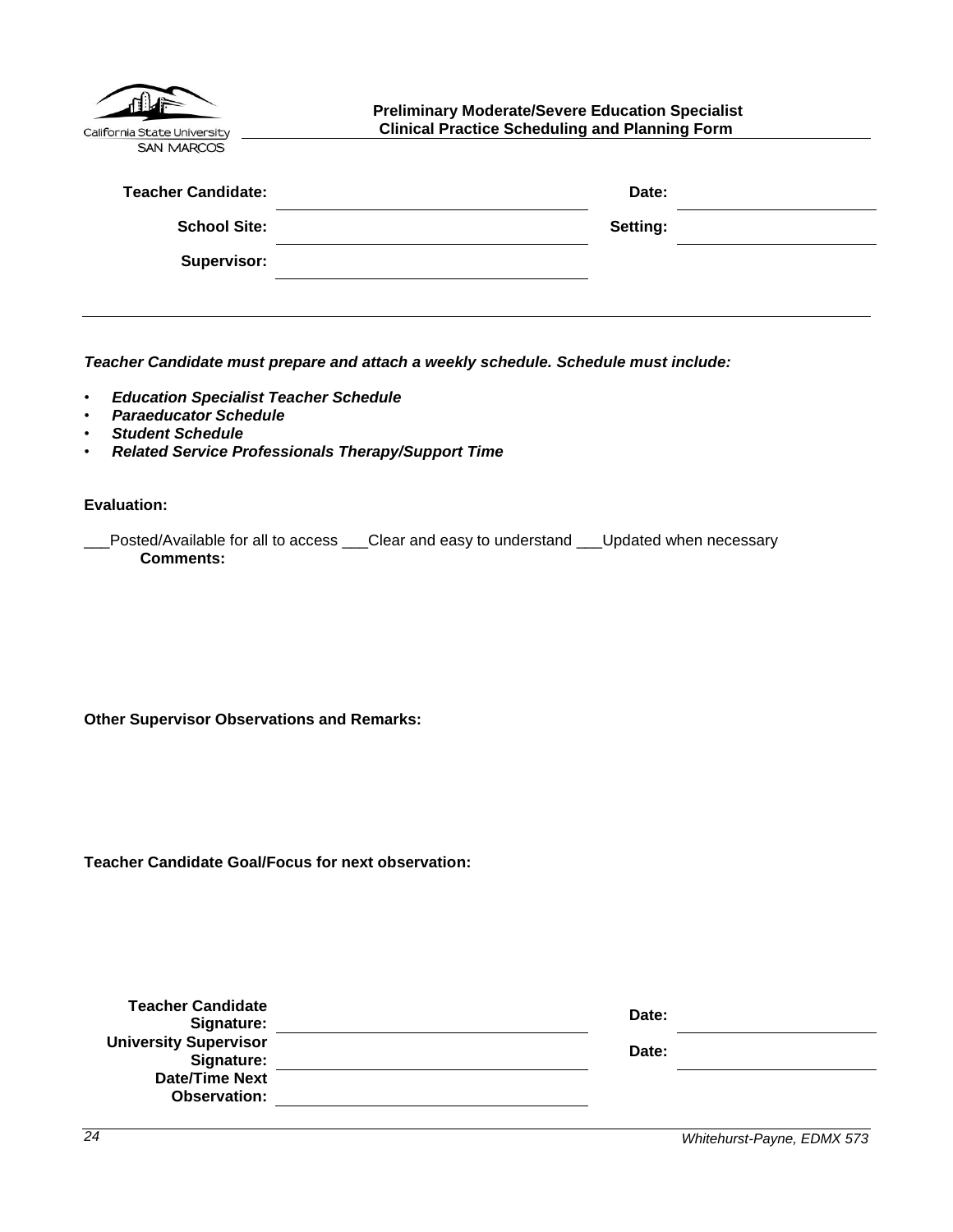#### **What Does Co-Teaching Look Like? Four Approaches**

<span id="page-24-0"></span>Co-teaching has many faces. In a national survey, teachers experienced in teaching in a diverse classrooms reported that they used four approaches to co-teaching – supportive, parallel, complementary, and team coteaching (National Center for Educational Restructuring and Inclusion, 1995).

## **SUPPORTIVE**

Supportive co-teaching is when one teacher takes the lead instructional role and the other(s) rotates among the students providing support. The co-teacher(s) taking the supportive role watches or listens as students work together, stepping in to provide one-to-one tutorial assistance when necessary while the other co-teacher continues to direct the lesson. Teachers new to co-teaching or who are short of planning time often begin with this approach.

## **PARALLEL**

Parallel co-teaching is when two or more people work with different groups of students in different sections of the classroom. Co-teachers may rotate among the groups; and, sometimes there may be one group of students that works without a co-teacher for at least part of the time. Teachers new to co-teaching often begin with this approach. Key to parallel co-teaching is that each co-teacher eventually works with every student in the class.

## **COMPLEMENTARY**

Complementary co-teaching is when co-teachers do something to enhance the instruction provided by the other co-teacher(s). For example one co-teacher might paraphrase the other co-teacher's statements or model notetaking skills on a transparency. Sometimes, one of the complementary co-teaching partners pre-teaches the small group social skill roles required for successful cooperative group learning and then monitors as students practice the roles during the lesson taught by the other co-teacher. As co-teachers gain in their confidence and acquire knowledge and skills from one another, complementary co-teaching becomes a preferred approach.

## **TEAM CO-TEACHING**

Team co-teaching is when two or more people do what the traditional teacher has always done – plan, teach, assess, and assume responsibility for all of the students in the classroom. Team co-teachers share leadership and responsibility.

Team co-teachers share lessons in ways that allow students to experience each teacher's expertise. For example, for a lesson on inventions in science, one co-teacher with interests is history explains the impact on society. The other, whose strengths are with the mechanisms involved, explains how inventions work.

In team co-teaching, co-teachers simultaneously deliver lessons and are comfortable alternately taking the lead and being the supporter. The test of a successful team teaching partnership is that the students view each teacher as equally knowledgeable and credible.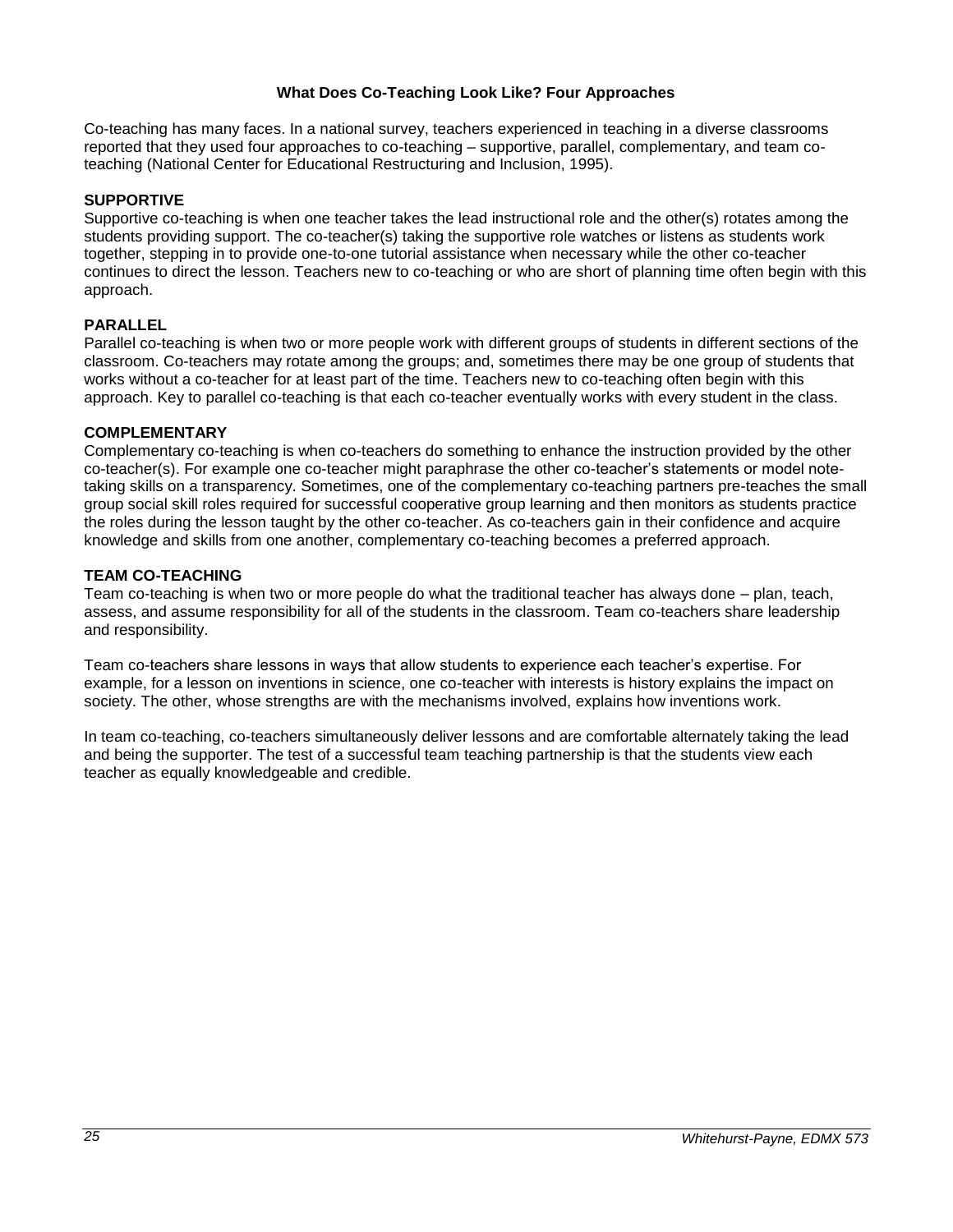| Suggested Timeline for the Systematic Release of Responsibility in Co-Teaching Clinical Practice |  |
|--------------------------------------------------------------------------------------------------|--|
|                                                                                                  |  |

<span id="page-25-0"></span>

| <b>Timeline</b>  | <b>Cooperating Teacher (CT) Actions</b>      | <b>Teacher Candidate (TC) Actions</b>            |
|------------------|----------------------------------------------|--------------------------------------------------|
|                  | <b>Planning and Reflection</b>               | <b>Planning and Reflection</b>                   |
| <b>Beginning</b> | CT leads planning and reflection             | TC actively participates in all planning and     |
| of Clinical      | conversations in all areas of instruction.   | reflection conversations.                        |
| <b>Practice</b>  |                                              |                                                  |
|                  | Instruction and Instructional Role(s)        | Instruction and Instructional Role(s)            |
|                  | CT takes the lead                            | TC follows lead of CT                            |
|                  |                                              |                                                  |
|                  |                                              |                                                  |
|                  | Supportive: CT in lead role                  | Supportive: TC in support role                   |
|                  | Parallel: CT teaches own plans               | Parallel: TC teaches CT plans                    |
|                  | Complementary: CT leads                      | Complementary: TC complements, as                |
|                  |                                              | directed                                         |
|                  | Team: Likely not yet employed                | Team: Likely not yet employed                    |
|                  | <b>Planning and Reflection</b>               | <b>Planning and Reflection</b>                   |
| Early in         | CT leads and prompts TC contributions to     | TC begins leading at least one part of the       |
| <b>Clinical</b>  | planning and reflection conversations.       | planning conversations in one or more areas of   |
| <b>Practice</b>  |                                              | instruction and contributes to reflection        |
|                  |                                              | conversations.                                   |
|                  | <b>Instruction and Instructional Role(s)</b> | <b>Instruction and Instructional Role(s)</b>     |
|                  | CT leads most of the time.                   | TC begins taking the lead periodically.          |
|                  |                                              |                                                  |
|                  | Supportive: CT leads and supports            | Supportive: TC supports, may lead                |
|                  | Parallel: CT teaches own plans               | Parallel: TC sometimes designs and               |
|                  |                                              | teaches own plans                                |
|                  | Complementary: CT usually leads              | Complementary: TC complements with               |
|                  |                                              | guidance, as needed                              |
|                  | Team:<br>CT prompts TC role                  | Team:<br>TC teaches with guidance                |
|                  | <b>Planning and Reflection</b>               | <b>Planning and Reflection</b>                   |
| Middle of        | CT and TC shares leadership of planning and  | TC and CT shares leadership of planning and      |
| <b>Clinical</b>  | reflection conversations.                    | reflection conversations.                        |
| <b>Practice</b>  |                                              |                                                  |
|                  | Instruction and Instructional Role(s)        | <b>Instruction and Instructional Role(s)</b>     |
|                  | The CT equally shares taking the lead in the | The TC equally shares taking the lead in the Co- |
|                  | Co-Teaching approaches.                      | Teaching approaches.                             |
|                  |                                              |                                                  |
|                  | Supportive: CT in lead and support roles     | Supportive: TC in lead and support roles         |
|                  | CT teaches own plans for<br>Parallel:        | TC designs and teaches own<br>Parallel:          |
|                  | groups                                       | plans for groups                                 |
|                  | Complementary: CT leads, complements         | Complementary: TC leads, complements             |
|                  | CT and TC jointly instruct<br>Team:          | CT and TC jointly instruct<br>Team:              |
|                  | <b>Planning and Reflection</b>               | <b>Planning and Reflection</b>                   |
| End of           | CT participates in planning and reflection   | TC leads most or all planning and reflection     |
| <b>Clinical</b>  | conversations. May lead some.                | conversations.                                   |
| <b>Practice</b>  |                                              |                                                  |
|                  | Instruction and Instructional Role(s)        | Instruction and Instructional Role(s)            |
|                  | The CT follows the TC's lead (or shares the  | The TC takes the lead (or shares the lead, in    |
|                  | lead, in team co-teaching).                  | team co-teaching) in co-teaching roles.          |
|                  |                                              |                                                  |
|                  | Supportive: CT supports                      | Supportive: TC in lead role                      |
|                  | Parallel:<br>CT teaches own group(s)         | Parallel:<br>TC teaches own plans/groups         |
|                  | Complementary: CT complements                | Complementary: TC leads                          |
|                  | Team:<br>CT and TC jointly instruct          | Team:<br>CT and TC jointly instruct              |